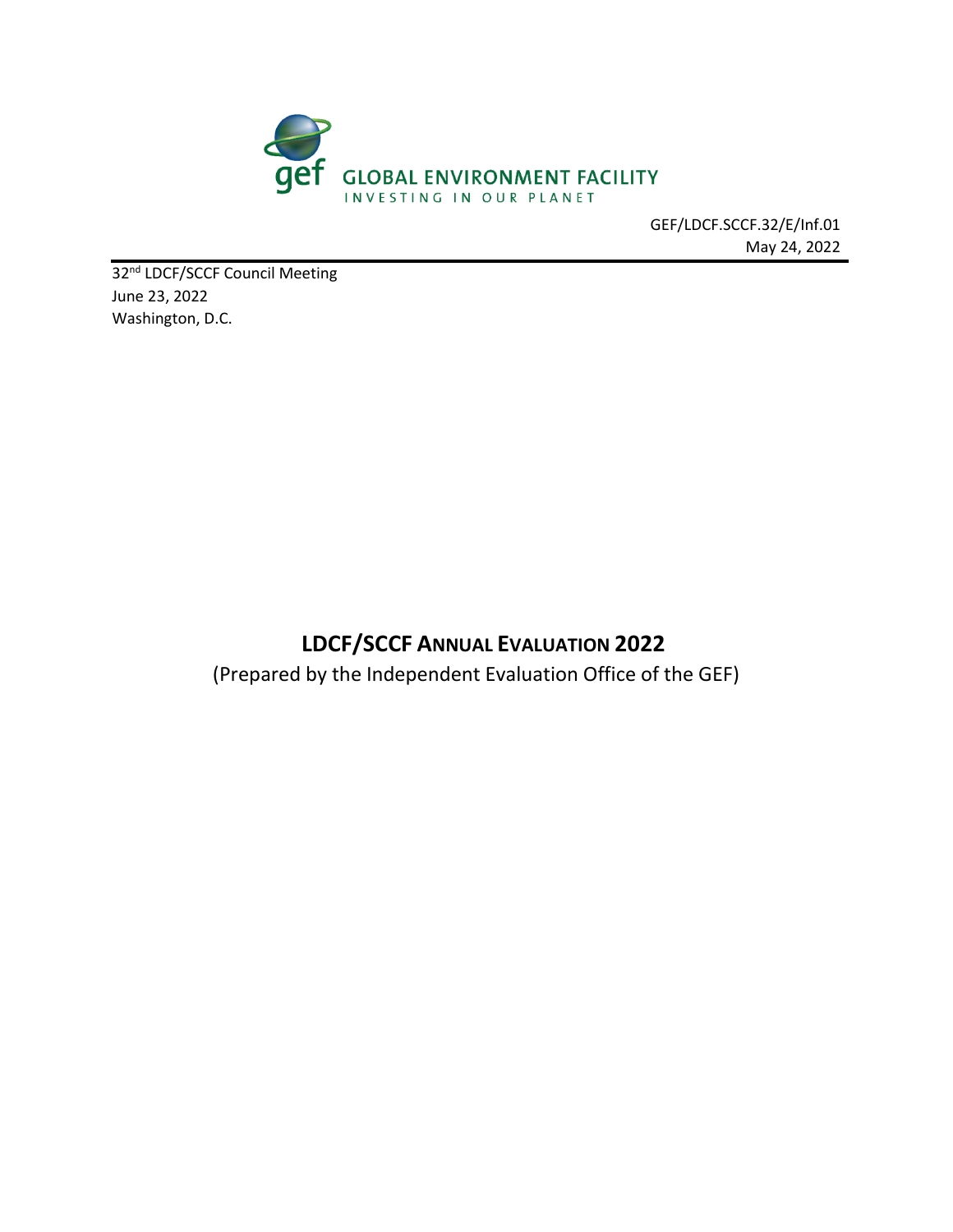### **TABLE OF CONTENTS**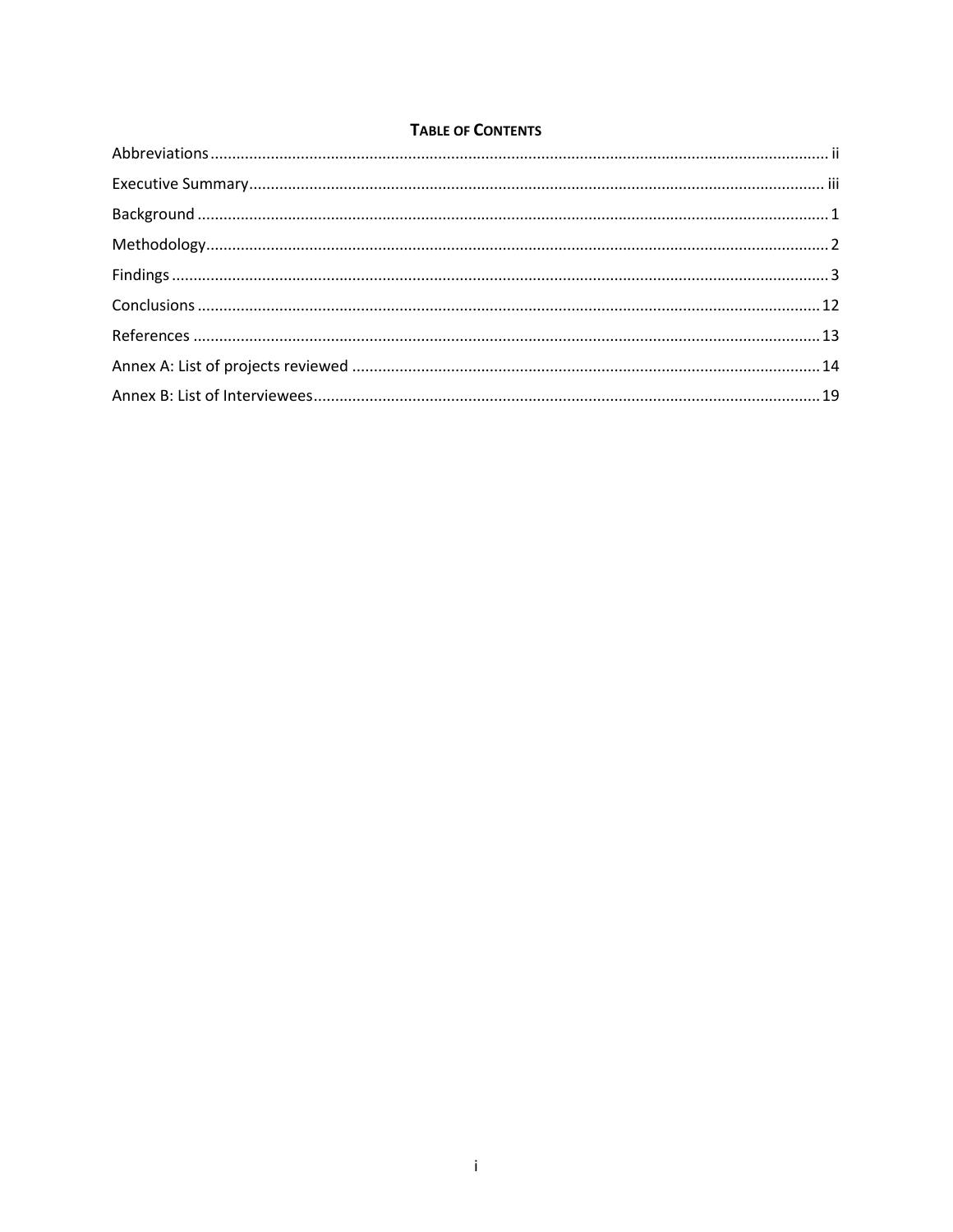#### <span id="page-2-0"></span>**ABBREVIATIONS**

| CAF         | Development Bank of Latin America                       |
|-------------|---------------------------------------------------------|
| <b>CEO</b>  | chief executive officer                                 |
| <b>FAO</b>  | Food and Agriculture Organization of the United Nations |
| <b>GEF</b>  | <b>Global Environment Facility</b>                      |
| <b>IDB</b>  | Inter-American Development Bank                         |
| IEO         | <b>Independent Evaluation Office</b>                    |
| <b>LDCF</b> | Least Developed Country Fund                            |
| <b>MTR</b>  | midterm review                                          |
| PIF         | project identification form                             |
| <b>SIDS</b> | Small island developing states                          |
| <b>SCCF</b> | Special Climate Change Fund                             |
| TE.         | terminal evaluation                                     |
| <b>UNEP</b> | United Nations Environment Programme                    |
| <b>UNDP</b> | United Nations Development Programme                    |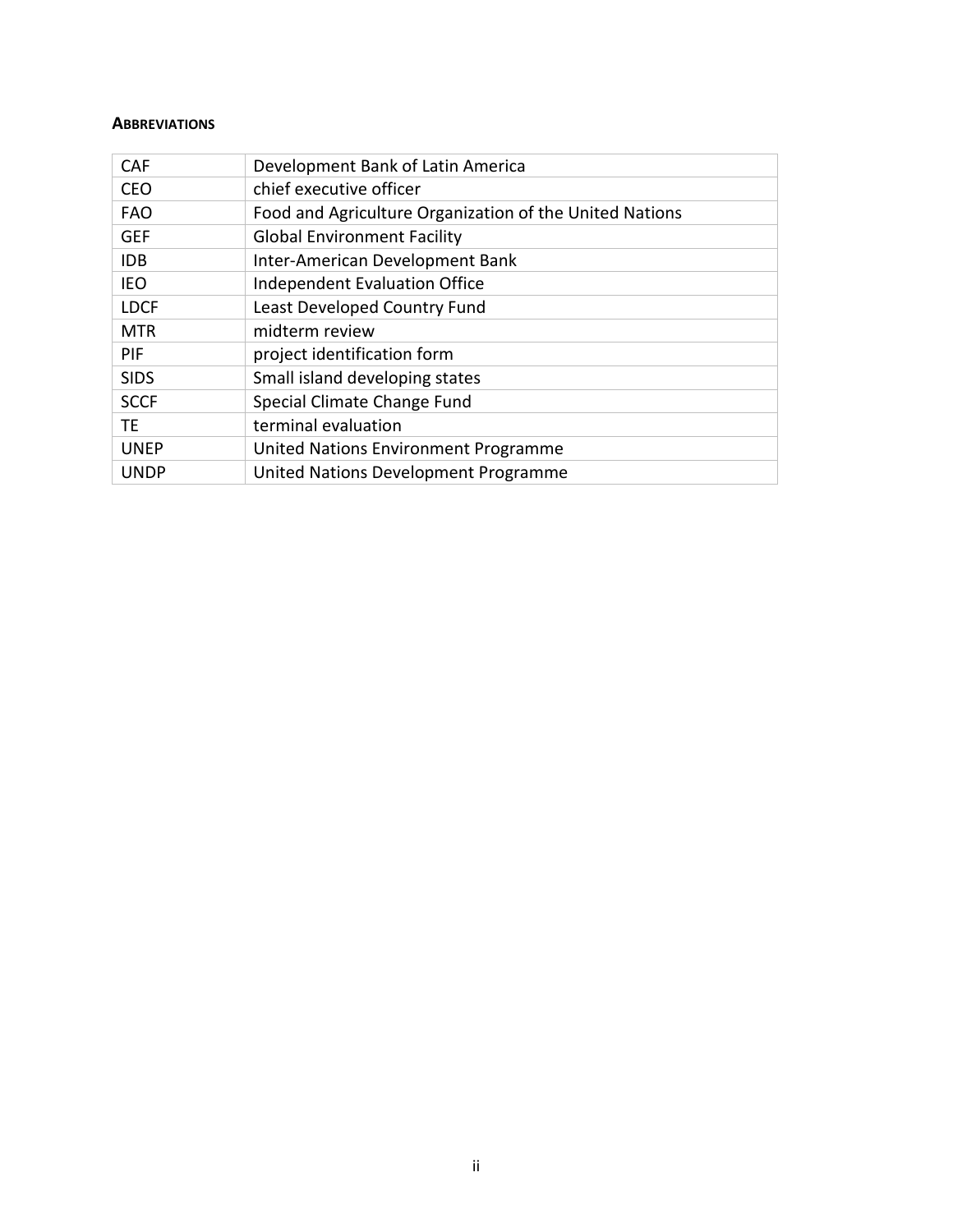### <span id="page-3-0"></span>**EXECUTIVE SUMMARY**

1. This year's Least Developed Countries Fund/Special Climate Change Fund (LDCF/SCCF) Annual Evaluation Report (AER) presents a special analysis on the impacts of the COVID-19 pandemic on project design, implementation, and results covering LDCF and SCCF projects under design or implementation between March 2020 and December 2021. Responding to the COVID-19 pandemic has been a significant challenge for LDCF and SCCF projects, requiring modifications to design and implementation processes as well as evaluation. AER 2022 presents emerging evidence on how projects are responding to the pandemic and supporting COVID-19 recovery in countries, based on a review of 53 LDCF and SCCF projects, of which 19 are at the project identification stage, 15 are at the midterm stage, and 19 projects have terminal evaluations (TEs). To provide further evidence and context, the evaluation selected three projects for stakeholder interviews: one at PIF, one at midterm, and one at terminal evaluation stage.

2. The evidence available thus far points to the impact of the GEF partnership's active response from the start of the pandemic. All project identification forms (PIFs) submitted during the pandemic discussed COVID-19 implications, in line with guidance from the GEF Secretariat, and all midterm reviews (MTRs) and TEs covering a period of project implementation during the pandemic included some discussion of the impacts. Several projects note the relevance of LDCF/SCCF interventions in the recovery process, and ongoing and completed LDCF and SCCF projects have been able to make concrete contributions toward COVID-19 pandemic recovery, through support to livelihoods, hygiene, food security, and public awareness, among other interventions.

3. Impacts of COVID-19 as well as contributions to COVID-19 recovery were noted at the design, implementation, and project closure stages. At the PIF stage, the biggest disruption was difficulty in conducting stakeholder consultations. During implementation, a subset of projects noted the need to halt operations, while the majority of projects noted delays as a result of the COVID-19 pandemic. Risks to sustainability due to the COVID-19 pandemic mainly related to economic impacts; the inability to complete activities during implementation that would have supported sustainability was also a contributing factor.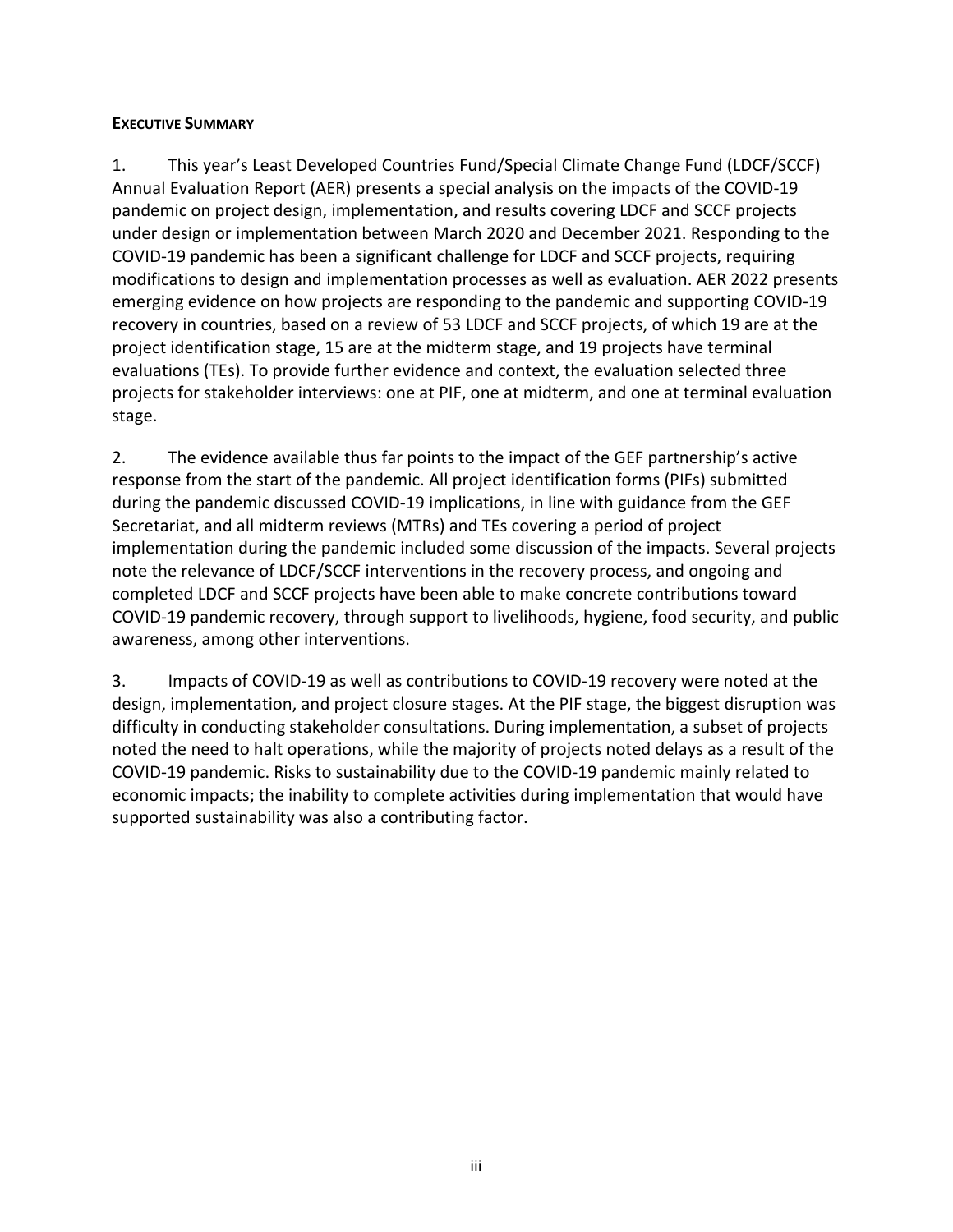### <span id="page-4-0"></span>**BACKGROUND**

1. The Least Developed Countries Fund/Special Climate Change Fund (LDCF/SCCF) Annual Evaluation Report (AER) presents performance ratings, trends in gender, and innovative aspects of the cohort of LDCF/SCCF projects included in the Global Environment Facility (GEF) Annual Performance Report (APR). Additionally, the AER includes a summary of the GEF Management Action Record tracking of the level of adoption of LDCF/SCCF Council decisions. To align with the changes in reporting on the APR and the MAR which are moving to a biennial reporting schedule and thus are not being presented to GEF Council in June 2022, this year's AER instead presents a special analysis on the impacts of the COVID-19 pandemic on project design, implementation, and results covering LDCF and SCCF projects under design or implementation between March 2020 and December 2021.

2. As the COVID-19 pandemic continues, a review of the impacts of the pandemic on projects, as well as the measures adopted to address the impacts, can provide useful lessons moving forward. AER 2022 presents a review of 53 LDCF and SCCF projects, of which 19 are at the project identification stage, 15 are at the midterm stage, and 19 projects have terminal evaluations (TEs). This sample comprises all projects for which project identification forms (PIFs), midterm reviews (MTRs), or terminal evaluations were submitted between March 2020 and December 2021, with the following exceptions:

- Five PIFs submitted between March 4 and March 23, 2020, which did not discuss the COVID pandemic (presumably because it had not yet impacted the project implementation areas when the PIFs were written); and
- Any MTRs and TEs submitted during the period but not covering a period of implementation impacted by the COVID-19 pandemic (for instance, TE was submitted to the portal in April 2020, but project closure was December 2019).

3. Aside from the exceptions noted above, all project PIFs submitted during the pandemic discussed COVID-19 implications, in line with guidance from the GEF Secretariat, and all MTRs and TEs covering a period of project implementation during the pandemic included some discussion of the impacts. Projects reviewed are listed in annex A. To provide further evidence and context, the evaluation selected three projects for stakeholder interviews: one at PIF, one at midterm, and one at terminal evaluation stage. These projects were not selected to be representative; rather, they were chosen to provide illustrative examples of trends identified through portfolio review. The three projects were deliberately selected in different regions, with different GEF Agencies and trust funds to provide evidence on experiences in multiple contexts.

4. The results of the review also reflect the steps taken by the GEF Secretariat and Agencies to address the impact of the COVID-19 pandemic on project design, implementation, and results. One of the first steps taken by the GEF Secretariat was to issue automatic extensions to business standards on deadlines for submission for chief executive officer (CEO) endorsement and approval, first on March 21, 2020, and subsequently on June 1, 2020, for an additional three months (GEF 2020b). In December 2020, in the 59<sup>th</sup> GEF Council Meeting it was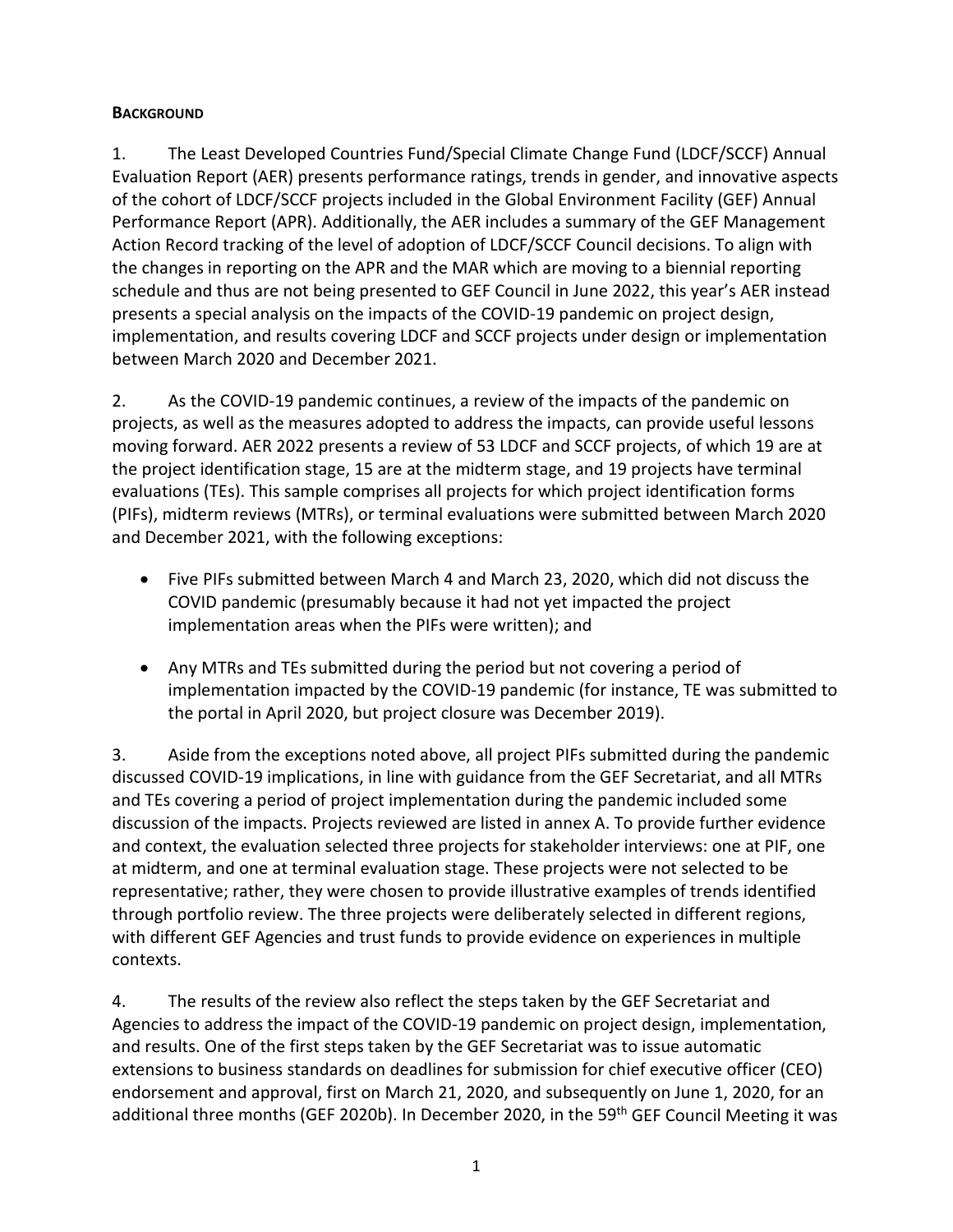also decided that the GEF CEO may grant extensions to cancellation deadlines for all project types for a total of up to 24 months, upon request from the operational focal point (for national projects) or the GEF Agency (for regional/global projects) (GEF 2021).

5. In addition to these deadline extensions, the December 2020 work program for the LDCF discusses efforts to work with GEF Agencies on COVID-19 response in 2020 on the development of informal guidance for project design and preparation. This guidance, *Project Design and Review Considerations in response to the COVID-19 Crisis and the Mitigation of Future Pandemics*, issued by the GEF Secretariat on September 25, 2020, explained that the GEF expected "all new PIFs and CEO endorsements to demonstrate a strategy or action framework for the COVID-19 pandemic. This should include an analysis of emergent 'risks' and 'opportunities' relative to the specific context for the project" (GEF 2020a). The December 2020 work program and all subsequent work programs have included an annex with project-level descriptions of information included in PIFs related to this requirement for all PIFs submitted to Council for entry into the work program.

6. Regarding projects under implementation, the guidance provides some preliminary suggestions such as tracking of impacts of COVID-19 on cofinancing and examination on a caseby-case basis of the risks presented to projects. The *2020 Annual Monitoring Report* presents a project risk analysis for LDCF and SCCF projects showing that risk levels for projects under implementation in FY 2020 were comparable to risk levels in FY 2019. This indicated that risks related to COVID-19 were not raising the overall portfolio risk level (GEF 2021).

7. This review of discussions of COVID-19 in project PIFs, MTRs, and TEs provides information on some of the preliminary metrics proposed for tracking of COVID-19 impacts and response in the GEF Secretariat's informal guidance. The review also confirms the impacts of the issuance of this informal guidance. For example, all project PIFs submitted from April 2020 onwards included these considerations in their design, even before it was required.

# <span id="page-5-0"></span>**METHODOLOGY**

8. Nineteen PIFs discussing the impacts of the COVID-19 pandemic on the design process, or the implications for project design, were reviewed. Descriptions of the impacts of COVID-19 were inductively coded into themes. Through this process, all mentions of COVID-19 were reviewed and grouped into nonexclusive categories. After reviewing all mentions, these categories were refined and finalized, and mentions were rapidly re-reviewed to ensure consistency in categorization. The main categories emerging from this exercise were discussions of impacts of the COVID-19 pandemic on the country context, impacts on the project design process, and the design team's response to COVID-19 in the actual project design. While some categories reflect challenges or negative impacts on the country context or the design process, others demonstrate adaptive management and incorporation of COVID-19 considerations.

9. Impacts on performance were screened for 15 MTRs and 19 TEs. Descriptions of the impacts of COVID-19 on project performance were also coded into themes, with the main emerging themes being discussion of modifications to the evaluation process, impacts of the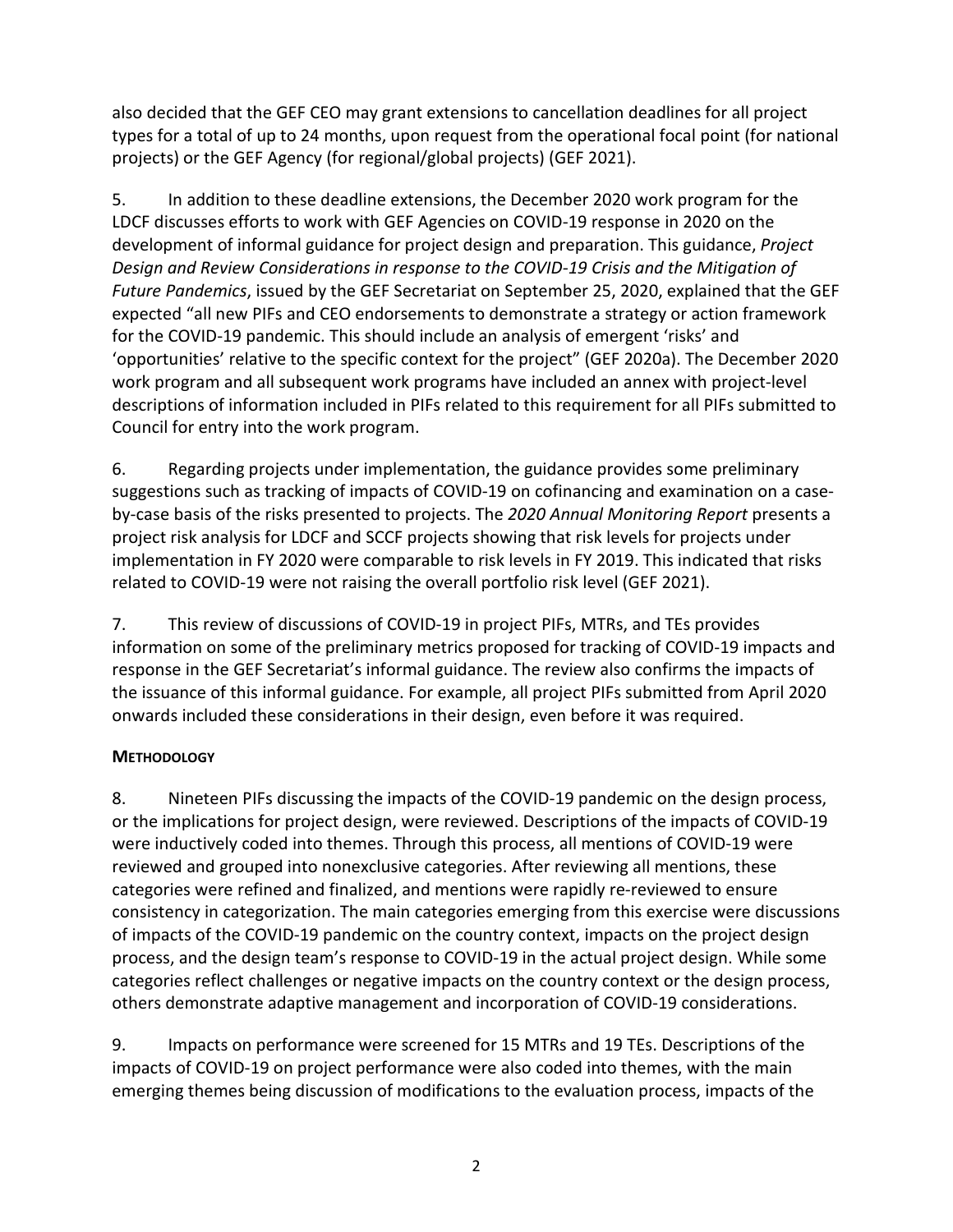COVID-19 pandemic on the implementation process, and impacts of COVID-19 on results and sustainability.

10. Relevant documents from the 28<sup>th</sup>-31<sup>st</sup> LDCF/SCCF Council were reviewed. A semistructured interview protocol was developed for key informant interviews, with question tailored to each stage in the project cycle (PIF, MTR, or TE). An interview was also conducted with a member of the GEF Secretariat on the process of applying COVID-19 guidance to projects. A list of interviewees is included as annex B.

# **Limitations**

11. The portfolio reviewed includes all evaluations available as of December 2021 for LDCF and SCCF projects covering a period of the pandemic, and all PIF submissions from March 2020 onward. However due to the relatively small size of the overall LDCF and SCCF portfolios, this study's findings are based on a small sample of projects. In particular, at each stage (PIF, MTR, and TE), the number of projects for review is small. The analysis is limited to the content of the project PIF, MTR, and TE reports reviewed. Thus, it is possible that projects were impacted by the COVID-19 pandemic or responded to it in ways that are not covered by the documents reviewed. As more performance documents become available for projects implemented during the pandemic, and when validated ratings become available, a clearer picture of impacts of COVID-19 on implementation and results will emerge. This study provides emerging evidence and may be used to inform future inquiries into the impacts of COVID-19 on the project cycle.

12. The impacts of the COVID-19 pandemic and their timing varied by region, country, and even within countries. On January 31, 2020, the World Health Organization declared the outbreak of COVID-19 a Public Health Emergency of International Concern, and on March 11, 2020, declared COVID-[1](#page-6-1)9 a pandemic.<sup>1</sup> In some regions, such as in parts of the Latin America and the Caribbean region, the COVID-19 pandemic led to restrictions on movement at the onset of the pandemic stage in March 2020 both between and within countries. In other regions and countries, such as many small island developing states (SIDS), early containment measures and geography prevented the spread of the virus, allowing for fairly normal movement within countries, but restricting international travel. For this reason, projects in different countries and at different stages of implementation were impacted differently. This study reviews submissions to the GEF from March 1, 2020, onward, given the ramping up of concern and attention in the beginning of March 2020. At this time, the limited number of projects with performance documents available makes it difficult to separate trends by region or by stage of design or implementation at which a project was impacted. Such analysis may be useful to conduct in future as more MTRs and TEs covering implementation during the pandemic become available.

# <span id="page-6-0"></span>**FINDINGS**

13. Impacts of COVID-19 as well as contributions to COVID-19 recovery were noted at the design, implementation, and project closure stages. At the PIF stage, the biggest disruption was

<span id="page-6-1"></span><sup>&</sup>lt;sup>1</sup> Source: Centers for Disease Control and Prevention website,

[https://www.cdc.gov/museum/timeline/covid19.html,](https://www.cdc.gov/museum/timeline/covid19.html) accessed April 2022.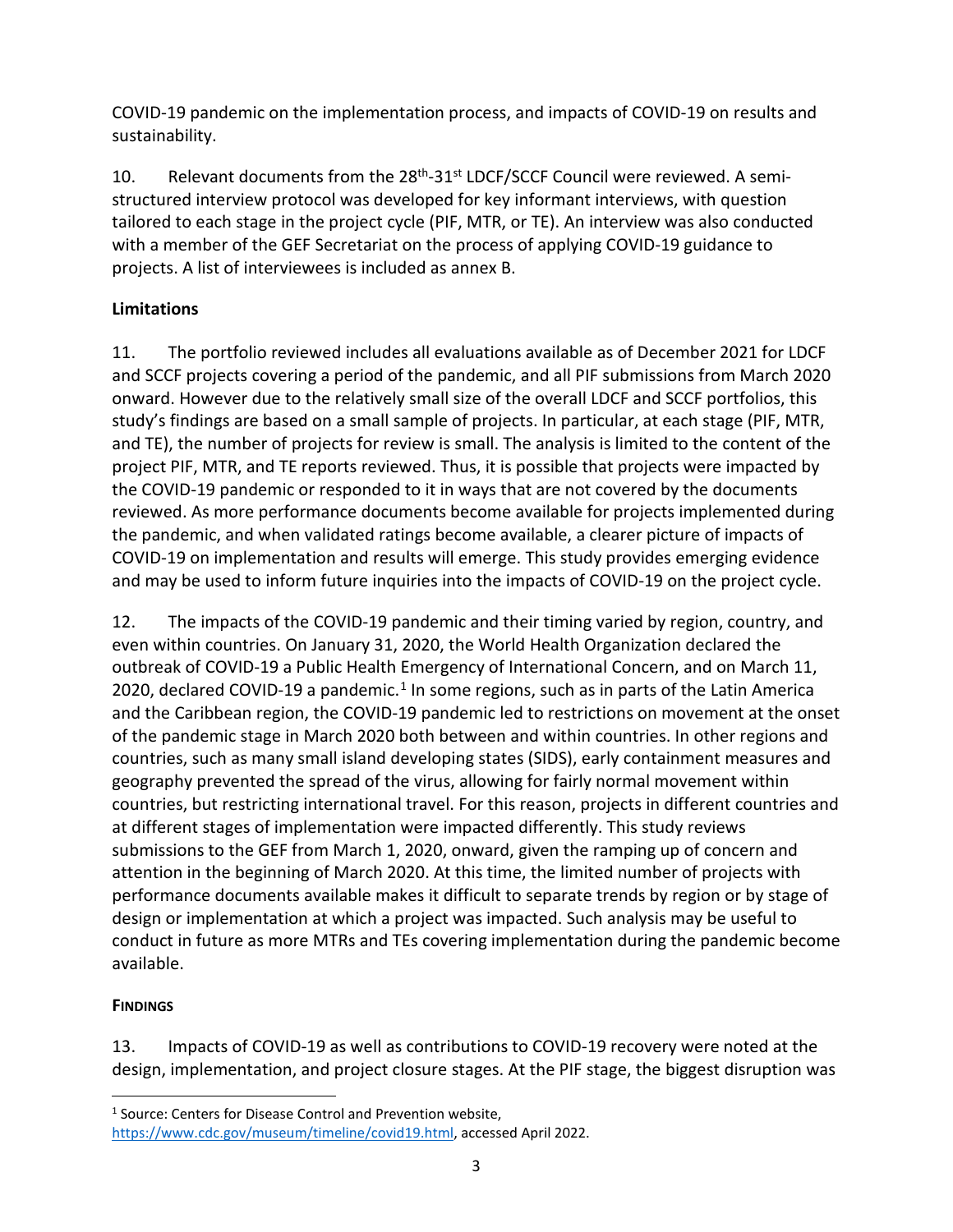difficulty in conducting stakeholder consultations. During implementation, a subset of projects noted the need to halt operations, while the majority of projects noted delays as a result of the COVID-19 pandemic. Risks to sustainability due to the COVID-19 pandemic mainly related to economic impacts; the inability to complete activities during implementation that would have supported sustainability was also a contributing factor. At closure, evaluations of completed projects was a challenge, and efforts were made to address these through a variety of approaches. Detailed findings are outlined below.

### **Impacts of COVID on project design and design process**

14. **All project PIFs submitted from late March 2020 onwards incorporated information on the impacts of COVID-19 on either the project design or the design process in some form.** This is notable as specific guidance from the GEF Secretariat was not circulated until September 2020 and was mainly applied to project PIFs before their submission to Council for inclusion in the work program. Thus, this review shows that from a very early stage the GEF partnership was addressing COVID-19-related concerns in project design. Increased relevance of the project in the context of COVID-19, and consideration of COVID-19 risks were the most common contexts in which COVID-19 was discussed in PIFs, though the impact of COVID-19 on the country/region, and effects on the design process were also discussed in the majority of PIFs. A summary of the most common categories of impacts is presented in table 1.

| <b>Impacts</b>                                       | <b>Number</b><br>οf<br>projects<br>noted | <b>Details</b>                                                                             | <b>Number of</b><br>projects<br>noted |
|------------------------------------------------------|------------------------------------------|--------------------------------------------------------------------------------------------|---------------------------------------|
| PIF includes discussion of<br>impacts of COVID-19 in | 13                                       | COVID-19 has negatively impacted economy<br>in country                                     | 10                                    |
| country/region                                       |                                          | COVID-19 has compounded adaptation<br>issues addressed by the project                      | 4                                     |
| Stakeholder consultation<br>impacted by COVID-19     | 12                                       | Some or all planned consultation delayed to<br>project preparation grant phase             | 11                                    |
|                                                      |                                          | Design informed by early field missions<br>conducted pre-pandemic                          | $\mathbf{1}$                          |
| Design documents<br>indicate that COVID-19           | 16                                       | Project supports efforts to build back<br>better/greener after pandemic                    | 10                                    |
| increases relevance of<br>project                    |                                          | Project supports government COVID-19<br>response                                           | 4                                     |
|                                                      |                                          | Project supports livelihoods/income<br>generation, which will help in COVID-19<br>recovery | 5                                     |
|                                                      |                                          | Project supports health/hygiene, which is<br>important in context of COVID-19              | $\overline{2}$                        |

### **Table 1: Impacts of COVID-19 on projects at PIF stage**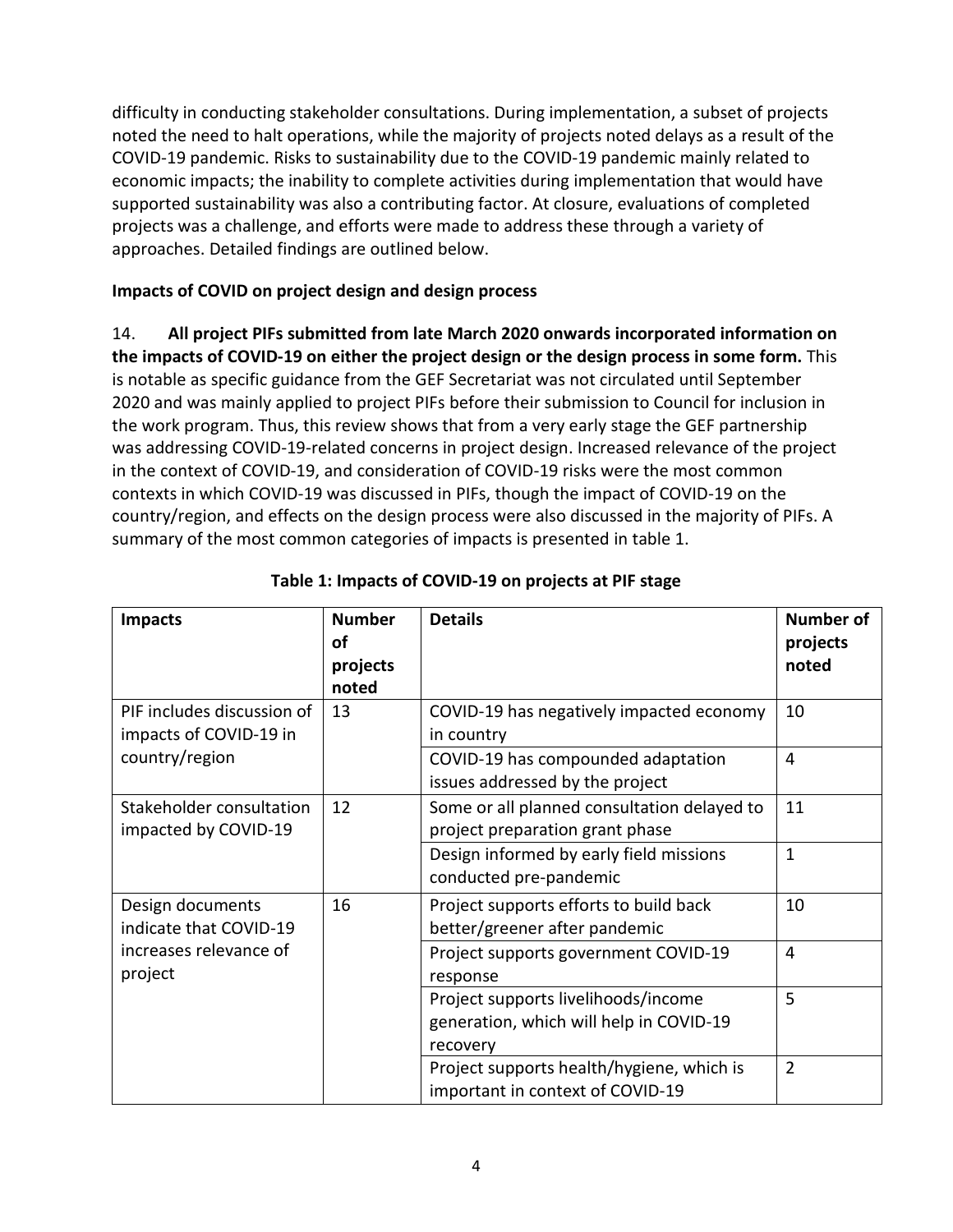|                                             |    | Project provides cost-effective solutions, of<br>increased importance in COVID-19 era | 1  |
|---------------------------------------------|----|---------------------------------------------------------------------------------------|----|
| COVID-19 pandemic risks<br>included in risk | 19 | Risk that pandemic might lower priority of<br>adaptation in country                   | 5  |
| management framework                        |    | Travel restrictions will impact execution                                             | 10 |
|                                             |    | Technical expertise is not readily available<br>due to the pandemic                   | 8  |
|                                             |    | PIF notes COVID-19 protocols have<br>been/will be deployed                            | 11 |

Note: *n* = 19. Categories are nonexclusive.

15. **The most frequently mentioned disruption to the design process was difficulty in conducting stakeholder consultations,** with 12 of 19 projects noting challenges in reaching community-level stakeholders. The most common solution described in PIFs to address this challenge was delaying some stakeholder consultations to the project preparation grant (PPG) stage. In the case of the LDCF and GEF multitrust fund project Climate Security and Sustainable Management of Natural Resources in the Central Regions of Mali for Peacebuilding (GEF ID 10687, United Nations Development Programme [UNDP]), a household survey was also initiated during the PPG phase to gather details which would otherwise have been collected by the project design team during field visits, with data collection support from the Mopti Regional Directorate of Planning, Statistics, Informatics, Land Development and Population.

16. **LDCF/SCCF project implementing partners in regions with security issues had experience dealing with disruptions to project formulation, comparable to the disruptions caused by the COVID-19 pandemic.** Stakeholders involved in the design of the project in Mali noted that they may have been more able to adapt to the COVID-19 pandemic due to the early consideration of security concerns in the Mopti region of the country. For example, the project was already prepared for the possibility of travel restrictions impacting the project design process. Due to the insecurity in Mali and in the Mopti region, the international consultant hired to lead the design process could not travel to Mali, the national consultant took on a more leading role in coordinating consultations within the country.

17. **In line with guidance from the GEF Secretariat, all PIFs submitted included COVID-19 related risks in their risk frameworks.** Risks discussed included travel restrictions and their impact on implementation, lesser availability of technical expertise during implementation, and the risk that adaptation may become a lower priority in the context of the pandemic, thus affecting resource allocation. Mitigation measures discussed included COVID-19 protocols which had been or were planned to be deployed. These encompassed social distancing protocols, use of outdoor meetings, supply of sanitizers and mask, and use of remote meetings when possible.

# **Planned contributions to COVID-19 recovery in project designs**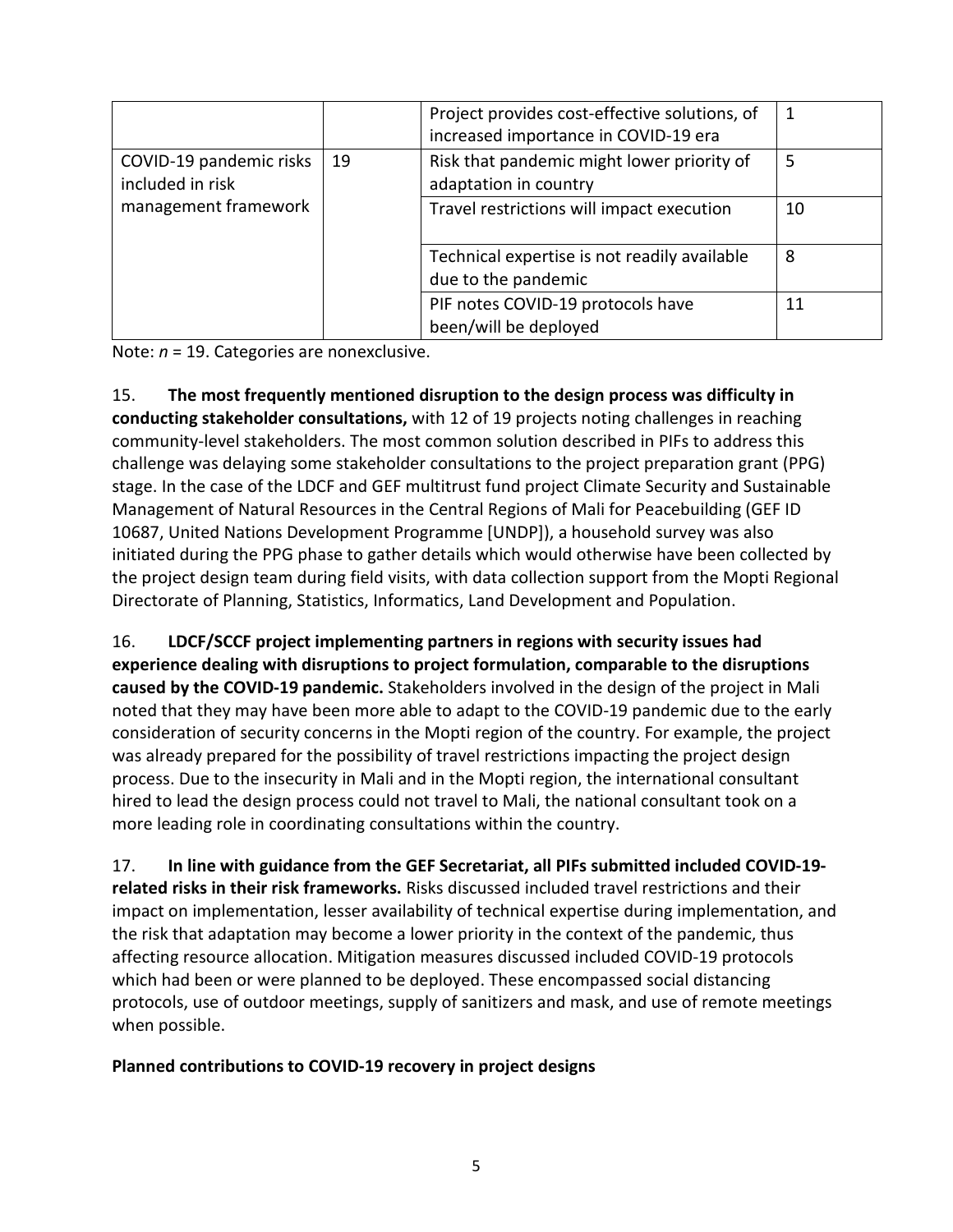18. **The majority of projects (16 of 19) discussed the relevance of the project to COVID-19 recovery efforts, in terms of how activities would inherently be beneficial.** Ten of the 19 projects explicitly noted that project contributions were designed toward building back better/greener. Support to livelihood generation was one of the most frequently cited mechanisms for providing support to COVID-19 recovery, with five projects mentioning that their support in this area would have benefits for COVID-19 recovery. Three projects also noted support to hygiene issues such as access to clean water, which would help reduce the spread of COVID-19. In some cases, PIFs discuss specific modifications to the project design to integrate COVID-19 recovery support into activities. For example, the PIF for the multitrust fund (LDCF and GEF) project Adapting to Climate Change and Enabling Sustainable Land Management through Productive Rural Communities in Timor-Leste (GEF ID 10713, United Nations Environment Programme [UNEP]) discussed plans to integrate measures related to the COVID-19 pandemic into training activities on topics such as water management, sanitation, hygiene, and resilience against zoonotic diseases such as COVID-19. Stakeholders involved in the project in Mali noted that elements of the original project design such as improving access to water, access to markets and conflict resolution mechanisms to increase connectivity would also support COVID-19 recovery.

### **Discussion of COVID-19 in project performance documents**

19. Information on the evaluation modality used to accommodate the COVID-19 pandemic travel restrictions was provided in 28 of the 34 projects reviewed. In 9 cases, evaluations report that data collection was entirely virtual with no physical field mission conducted by an evaluator due to restrictions on movement, while in 19 cases a mixed-modality approach was employed, with virtual interviews replacing some work which would otherwise have been conducted in the field, and with members of the evaluation team (either international or locally based) conducting some field verification. None of the evaluations noted that data collection occurred as it normally would have without the COVID-19 pandemic, although six projects did not discuss impacts of the COVID-19 pandemic on the evaluation process. Table 2 includes information on evaluation process modifications made as a result of the pandemic.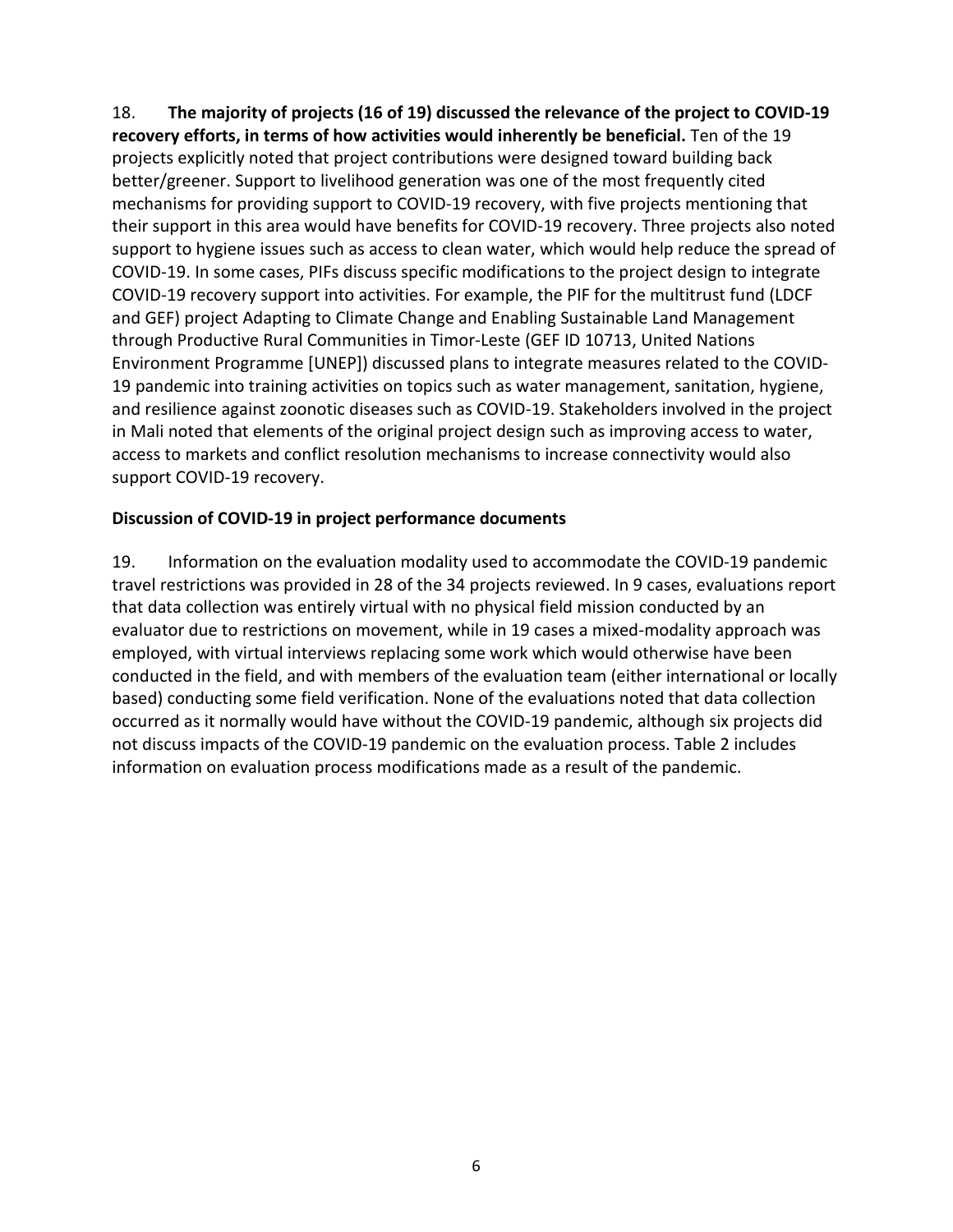| <b>Evaluation</b><br>process<br>modifications | <b>Projects</b><br>noted<br>$(n = 34)$ | <b>Details</b>                                                                                                                           | <b>MTR</b><br>$(n = 15)$ | <b>TE</b><br>$(n = 19)$ |
|-----------------------------------------------|----------------------------------------|------------------------------------------------------------------------------------------------------------------------------------------|--------------------------|-------------------------|
|                                               | 28                                     | No field verification conducted; evaluation<br>entirely virtual                                                                          | 3                        | 6                       |
|                                               |                                        | Mixed modality employed (virtual interviews<br>replacing some field work, field work<br>conducted by local consultants when<br>possible) | 9                        | 10                      |

| Table 2: Evaluation methods used to accommodate COVID-19 pandemic travel restrictions |  |
|---------------------------------------------------------------------------------------|--|
|---------------------------------------------------------------------------------------|--|

20. Where a mixed modality was employed with a combination of virtual and field data collection, limitations on the field data collection were noted in eight cases. These limitations included constraints on the number of people that could be gathered for focus groups, or areas to which evaluators could travel. Interviews with stakeholders from the SCCF project Adaptation to Climate Impacts in Water Regulation and Supply for the area of Chingaza-Sumapaz-Guerrero project in Colombia (GEF ID 4610, Inter-American Development Bank [IDB]) and the LDCF project Climate Adaptation in Wetlands Area (CAWA) implemented in Lao PDR (GEF ID 5489, Food and Agriculture Organization of the United Nations [FAO]) shed light on some of the challenges involved in the evaluation process. In the case of the project in Colombia, the evaluation was conducted completely virtually, with evaluators not being able to travel to the country. Stakeholder interviewed noted that while the situation was challenging, close coordination with the executing agency helped with the completion of data collection. The project was extended in part to accommodate the completion of the terminal evaluation, as the COVID-19 pandemic impacted the country near the period of project completion. In the case of the CAWA project in Lao PDR, a locally based consultant was able to conduct the MTR, avoiding the delays that would have resulted from waiting to fly in an internationally based consultant.

# **Impacts on project implementation and results**

21. **Eighty-two percent of all projects noted delays or the exacerbation of delays as a result of the pandemic (28 of 34), and half the projects noted risks to future sustainability. In some projects, some or all field activities came to a halt.** Six MTRs and five TEs reported these delays (table 3). Project extensions were approved for 10 projects, 8 at the terminal evaluation stage and 2 at midterm, while extension of end date was also recommended for an additional 5 projects at midterm. Aside from travel restrictions to avoid the spread of the virus, supply chain disruptions and staffing issues were other causes of delays related to COVID-19 noted in evaluations.

22. Stakeholders from the two projects selected for interviews which were under implementation during the COVID-19 pandemic reported that field-based work came to a stop, though at different points in the pandemic and in the implementation of these projects. For the SCCF project in Colombia, activities in the field came to a halt between May and August of 2020, when the COVID-19 pandemic reached Colombia. As the project had been set to close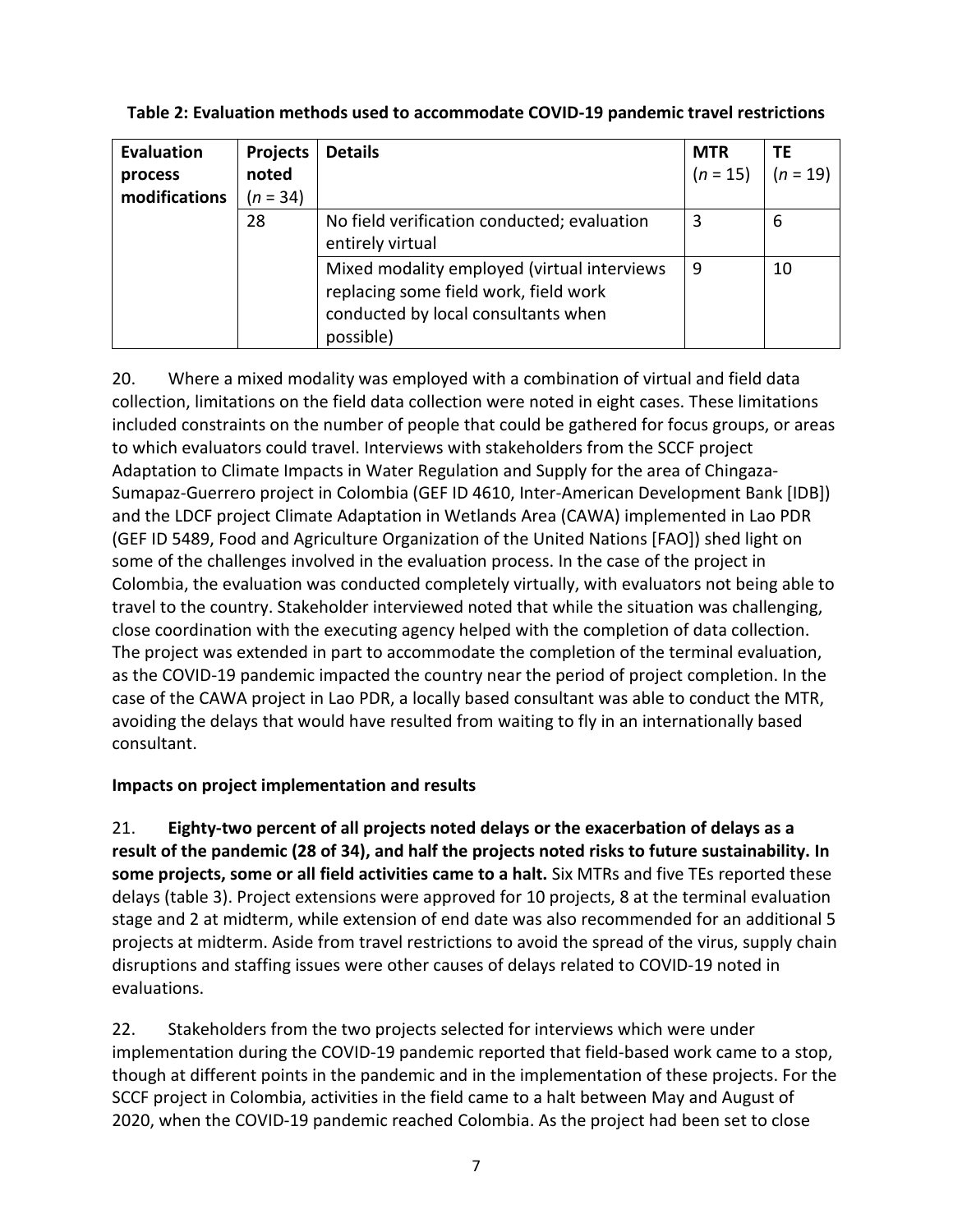that year, the project end date was extended in order to close out activities. IDB also supplied additional cofinancing to the project in Colombia to extend the contract of the project executing agency in order to complete activities and hand off in order to avoid a negative impact on results.

23. The LDCF CAWA project in Lao PDR was initially able to continue with activities through 2020 but was also forced to stop field work from April to November 2021, when later waves of COVID-19 reached the region. Stakeholders from both the LDCF CAWA project and the SCCF project in Colombia noted that a decentralized approach to implementation involving local communities and district-level government in the field-based adaptation work helped in resuming activities. For example, the project in Colombia relied on local communities to conduct adaptation measures in the project areas. When restrictions on movement between and within countries and even within districts was limited, community members were still able to continue work as it did not require travel. In the case of the project in Lao PDR, the project design had been modified (pre-pandemic) to coordinate with district and provincial-level governments, which helped reduce COVID-19 impacts as district and provincial-level stakeholders had more ability to operate in the project areas than national-level stakeholders would have had. Stakeholders from both projects also noted that during periods where field work was shut down, the work of extending contracts to accommodate a shift in timelines was extensive. While only one project evaluation, the MTR for the LDCF project Building Climate Change Resilience in the Fisheries Sector in Malawi (GEF ID 5328, FAO) noted the increased administrative costs created by delays due to COVID-19, information from these key informant interviews on the additional work caused by closure of activities and extension of timelines sheds light on the impacts on project efficiency of COVID-19.

| <b>Impacts</b>                                             | <b>MTR</b>     | ТE       |
|------------------------------------------------------------|----------------|----------|
|                                                            | $(n = 15)$     | (n = 19) |
| Implementation was halted for some time                    | 6              | 5        |
| Implementation modified (other than delays to activities)  | 4              | 3        |
| Project end date was extended                              | $\overline{2}$ | 8        |
| Project implementation impacted by supply chain disruption | 3              | 1        |
| Cofinancing lower than expected                            | $\overline{2}$ | $\Omega$ |
| Activities were cancelled                                  | 3              | 7        |
| Activities were added                                      | $\overline{2}$ | $\Omega$ |
| Oversight was impacted/limited                             | 3              | 5        |
| Risks to sustainability increased as a result of COVID-19  | 8              | 9        |

Note: *n* = 34.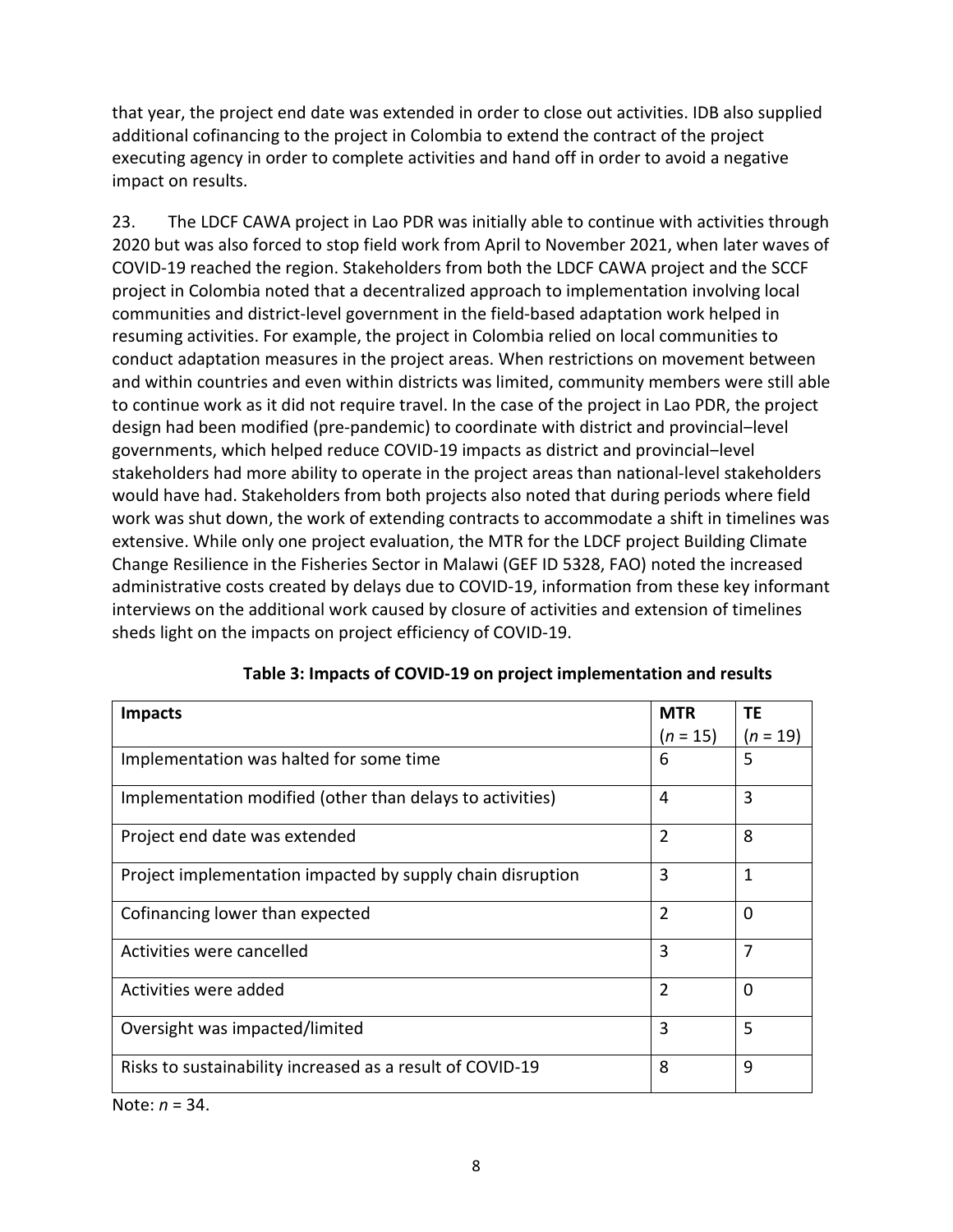24. In terms of disruptions or challenges in implementation related to COVID-19, training, consultation, and capacity development were among those activities most frequently noted as being impacted. Evaluations provided examples of how project activities were modified in order to continue operations. Modifications often involved changing the format of activities from in person to virtual, as was done in the case of the LDCF project Strengthening Agro-climatic Monitoring and Information Systems to Improve Adaptation to Climate Change and Food Security in Lao PDR (GEF ID 5462, FAO), where trainings were conducted virtually rather than in person.

25. **Risks to sustainability arising from the COVID-19 pandemic were noted in half the projects.** Risks to sustainability related to COVID-19 were frequently due to the economic impact of the pandemic, which affected financial sustainability. However, in some cases risks to sustainability resulted from the cancellation of activities that were important for supporting sustainability. For example, the LDCF project Community Disaster Risk Management in Burundi (GEF ID 4990, UNDP) installed a community-based early warning system (EWS), but the planned training to the target households was not delivered, in part due to the COVID-19 pandemic. This presented a risk to the uptake of the system and thus its sustainability.

26. Other impacts of COVID-19 include challenges or limitations on project oversight, noted in roughly one-quarter of the projects reviewed. This typically involved fewer meetings than planned of project steering committees or cancellation of oversight missions/travel. While one of the considerations noted in *Project Design and Review Considerations in Response to the COVID-19 Crisis and the Mitigation of Future Pandemics* developed by the GEF Secretariat was the impact of the pandemic and resulting economic condition on cofinancing, only two projects noted receiving less cofinancing than expected as a result of the pandemic. Interviews with stakeholders for the IDB project in Colombia demonstrate that in some cases projects may be receiving more cofinancing than expected as implementing partners inject resources. As noted above, IDB addressed the additional costs of extending the project and contracts with the executing agency by providing additional cofinancing.

27. Some evaluation recommendations also demonstrate how projects can respond to the COVID-19 pandemic. Recommendations related to COVID-19 response were presented in 10 of the 15 MTRs. As noted above five of the MTRs recommended project extension as a result of COVID-19 reductions. Another recommendation was expediting activities requiring physical presence during periods when the rate and risk of infection were low, as was recommended in the LDCF project Building Climate Change Resilience in the Fisheries Sector in Malawi (GEF ID 5328, FAO). Three projects recommended ongoing monitoring of COVID-19 and the creation of mitigation measures, and extended this recommendation to future programs as well: the GEF and SCCF-funded Andes Adaptation to the Impact of Climate Change on Water Resources Project (GEF ID 5384, Development Bank of Latin America [CAF]), the LDCF project Adaptation to Climate Change Induced Coastal Risks Management in Sierra Leone (GEF ID 5902, UNDP), and the LDCF project on Strengthening the Resilience of Rural Livelihoods and Sub-national Government Systems to Climate Risks and Variability in Benin (GEF ID 5904, UNDP).

28. Finally, in some cases recommendations were made for changes in strategy or project design to incorporate COVID-19. For example, the evaluation for the LDCF project Adaptation of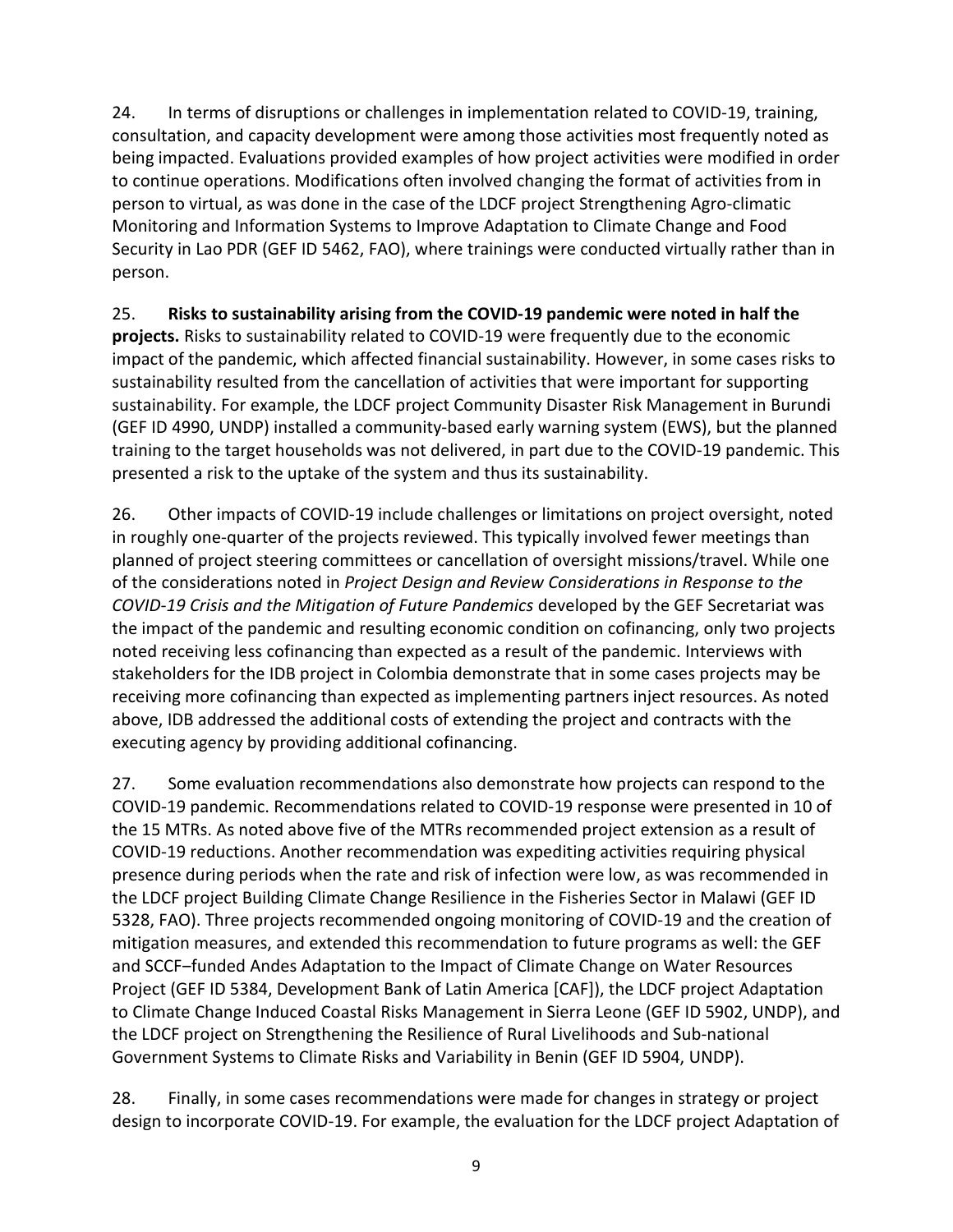Small-scale Agriculture (GEF ID 4453, International Fund for Agricultural Development [IFAD]) included an annex outlining a proposed COVID-19 project round, provided funds become available for an extension of the project focused on COVID-19 response. The evaluation recommended defining a strategy to mainstream nutrition into the project design and to prepare Lesotho's food system for COVID by identifying key areas for interventions to ensure that agricultural value chains can restart and continue to function. The MTR for the LDCF project Adapting Afghan Communities to Climate-Induced Disaster Risks (GEF ID 6914, UNDP) recommended replacing regional meetings with virtual international workshops. The multitrust fund project Enhancing Sustainability and Climate Resilience (GEF ID 9199, UNDP) included a recommendation that the project incorporate changes to the government of Bhutan's five-year plan (prompted by COVID-19) into the project.

# **Contributions to COVID-19 recovery in ongoing and completed projects**

29. Many of the adaptation interventions covered in the review lend themselves naturally to supporting the recovery from COVID-19. Examples include the use of disaster preparedness and livelihood interventions introduced by LDCF/SCCF in response to the pandemic, and the opportunity to produce educational materials incorporating COVID-19 response. Though not presented in the project evaluations, informant interviews for the projects in Colombia and Lao PDR revealed valuable contributions from the projects toward recovering from the impacts of COVID-19. In both cases, interviewees pointed to increased food security as a result of project interventions, especially relevant given the economic impacts of the pandemic in the project areas. Eight of the 34 project evaluations, 2 at MTR stage and 6 at TE stage, presented examples of project contributions to COVID-19 recovery. These examples show that even projects that were very near completion when the COVID-19 pandemic began, such as the LCDF Community Resilience to Climate and Disaster Risk in Solomon Islands Project (GEF ID 5581, World Bank), were able to demonstrate contributions toward COVID-19 recovery. These examples are presented in table 4.

### **Table 4: Examples of ongoing and closed project contributions to COVID-19 recovery**

Strengthening the Resilience of Rural Livelihoods and Sub-national Government System to Climate Risks and Variability in Benin (GEF ID 5904, UNDP; LDCF; MTR stage)

- Raised community awareness on COVID-19, its effects, and prevention and protection measures through communication channels.
- $\cdot$  Provided support to communities to acquire the means and mechanisms to combat the spread of COVID-19.
- $\triangle$  Constructed drinking troughs to settle livestock and limit the spread of COVID-19 related to the displacement of livestock farmers.
- $\cdot \cdot$  Trained beneficiaries on technical production routes and the setting up of perimeters developed considering the COVID-19 pandemic.

Adapting Afghan Communities to Climate-Induced Disaster Risks (GEF ID 6914, UNDP; LDCF; MTR stage)

❖ Prepared COVID-19 waste management guidelines.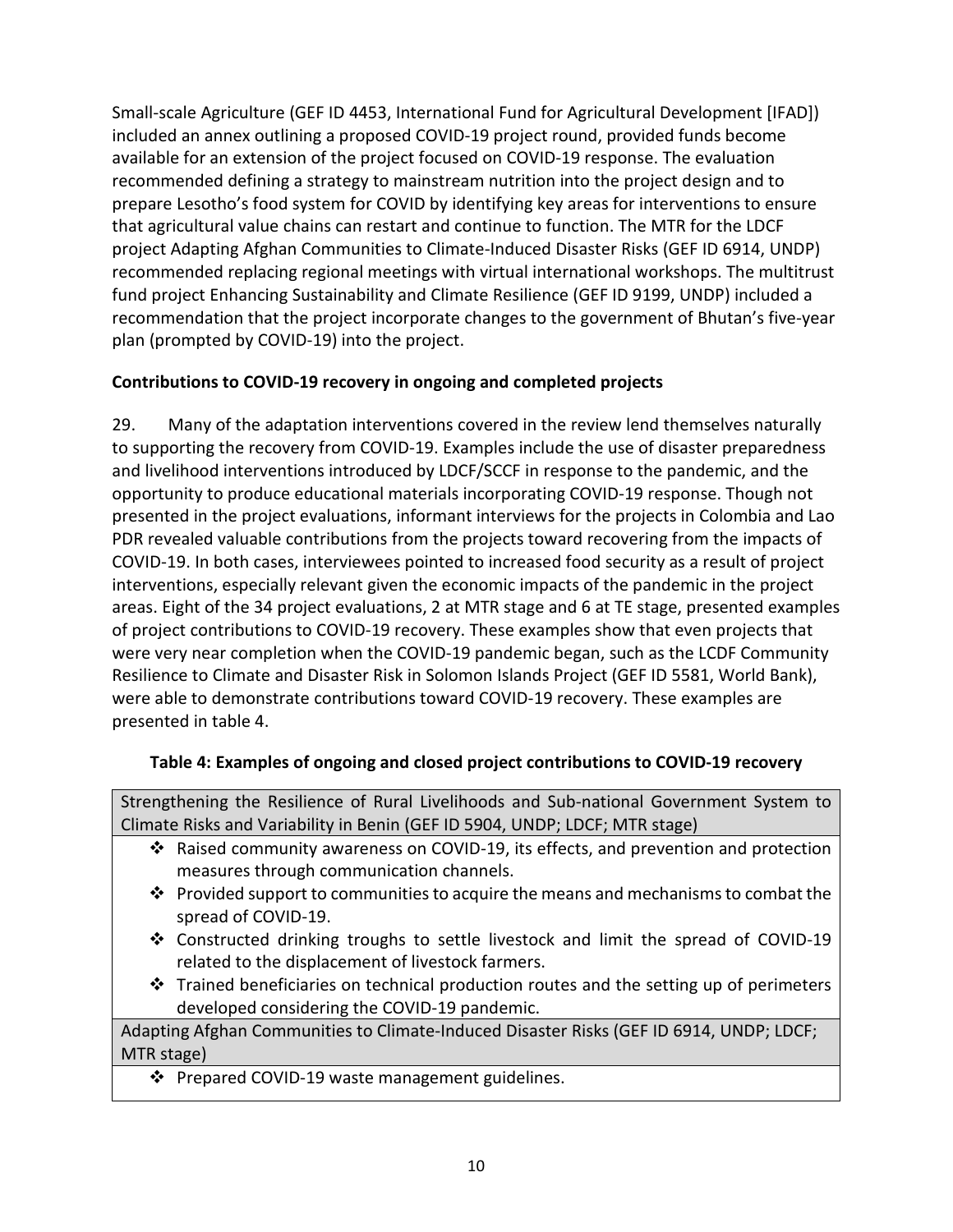Building Adaptive Capacity to Catalyze Active Public and Private Sector Participation to Manage the Exposure and Sensitivity of Water Supply Services to Climate Change in Sierra Leone (GEF ID 4599, UNDP; LDCF; TE stage)

❖ Installed boreholes and solar pumping systems to provide water to local schools, promoting hand washing.

Integrating Community-based Adaptation into Afforestation and Reforestation Programmes in Bangladesh (GEF ID 4700, UNDP; LDCF; TE stage)

- $\cdot \cdot$  Introduced a climate-resilience-livelihoods approach called the Forest, Fruit, Fish, and Vegetable (3FV) model in degraded lands and in homesteads, which has proven to be a source of sustenance for local communities during COVID-19.
- $\cdot$  Altered project budget to increase funding for climate-resilient livelihood interventions so that residents could benefit during the COVID-19 pandemic.
- $\div$  Project provided cash transfer, food, and other emergency support to vulnerable communities on remote islands during the COVID-19 pandemic.
- Cyclone Preparedness Program (CPP) volunteers were taken off the project to undertake COVID-19 precaution measures within the cyclone shelters of the project sites, which coincided with passing of Cyclone Amphan in May 2020.

Integrating Climate Resilience into Agricultural and Pastoral Production for Food Security in Vulnerable Rural Areas through the Farmers Field School Approach in Niger (GEF ID 4702, FAO; LDCF; TE stage)

 Altered project budget to redirect funding to strengthen the Local Investment Fund for Climate Change Adaptation (LCCA) and to create new Agropastoral Field School (APFS) during the 2020 winter season.

Strengthening Climate Information and Early Warning Systems in Cambodia to Support Climate Resilient Development and Adaptation to Climate Change (GEF ID 5318, UNDP; LDCF; TE stage)

 Utilized the Early Warning System (EWS) strengthened by the project to deliver COVID-19 messages to targeted communities.

Community Resilience to Climate and Disaster Risk in Solomon Islands Project (GEF ID 5581, WB; LDCF; TE stage)

 Helped revise the National Disaster Management Plan, clarifying the functions of the National Disaster Council (NDC) and provincial disaster officers; established six sectoral coordinating committees; and helped draft an amendment to the NDC Act to further cement institutional roles. The revised structures were used during to prepare for and respond to COVID-19.

Strengthening Capacities of Rural Aqueduct Associations' (ASADAS) to Address Climate Change Risks in Water Stressed Communities of Northern Costa Rica (GEF ID 6945, UNDP; SCCF; TE stage)

- $\cdot$  Strengthened disaster management, especially in the Upala and Guatuso municipalities and through communication networks local emergency committees' communication networks. The models introduced by project were used in management of COVID-19.
- $\cdot \cdot$  Developed tools including videos, guides, brochures, and photo stories incorporating information on COVID-19 response. Examples include life story videos on the importance of water resources while facing a pandemic, a quick guide on steps for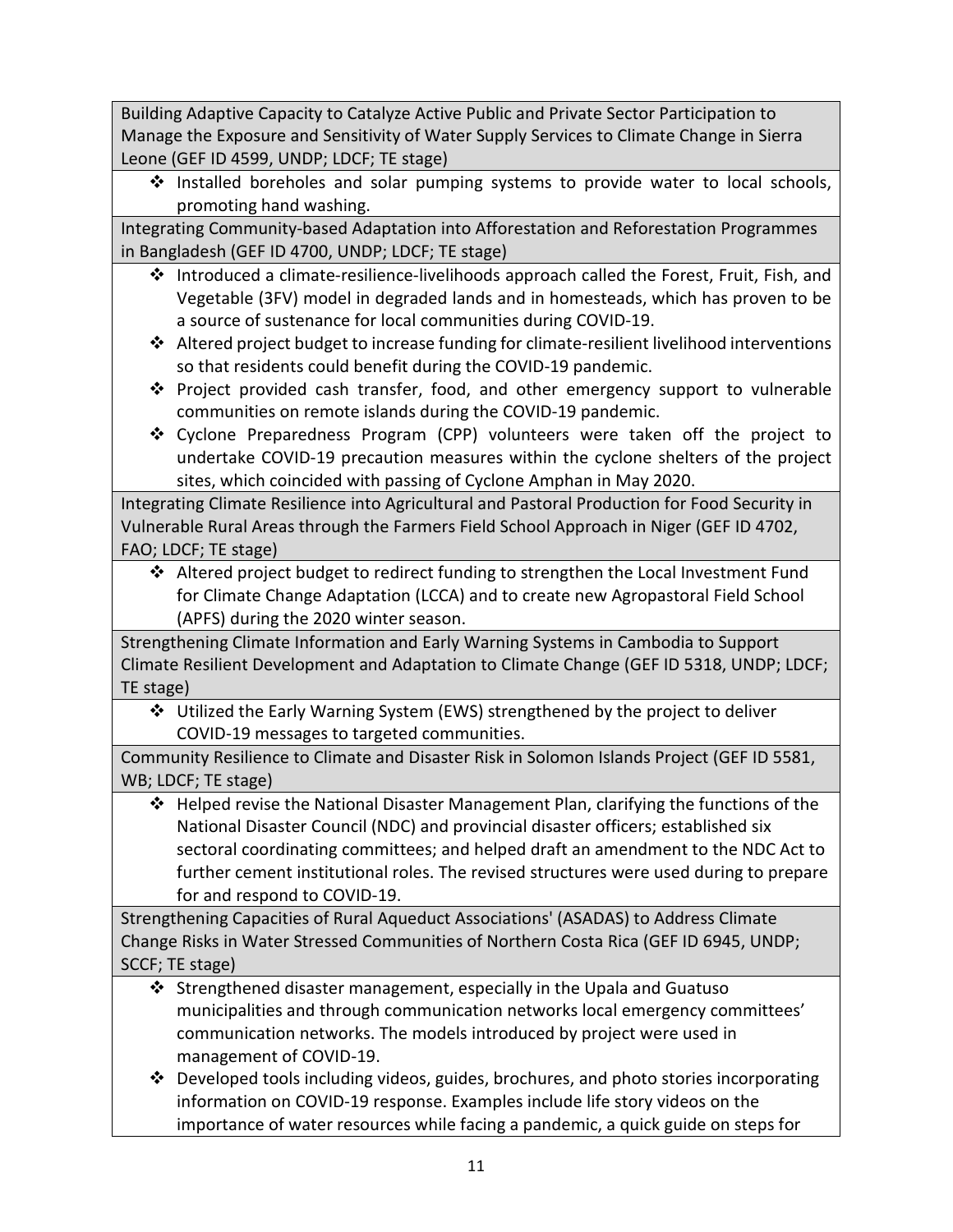proper management of the aqueduct in times of COVID-19, and an educational brochure with information on COVID-19 and measures to protect against it targeted toward children in Costa Rica.

### <span id="page-15-0"></span>**CONCLUSIONS**

30. Responding to the COVID-19 pandemic has been a significant challenge for LDCF and SCCF projects, requiring modifications to the design and implementation processes as well as evaluation. Emerging evidence shows that projects are adapting in response to the pandemic and supporting COVID-19 recovery in countries. As more performance documents become available for projects implemented during the pandemic, and when AERs resume reporting of performance ratings covering project implemented during the pandemic, a clearer picture of impacts will emerge.

31. The evidence available thus far points to the impact of the GEF partnership's active response from the start of the pandemic. In line with GEF Secretariat guidance, all recently approved projects included COVID-19-related risks in their risk management frameworks, and half of the ongoing and completed projects reviewed report risks to sustainability related to the COVID-19 pandemic. Several projects note the relevance of LDCF/SCCF interventions in the recovery process, and ongoing and completed LDCF and SCCF projects have been able to make concrete contributions toward COVID-19 pandemic recovery, through support to livelihoods, hygiene, food security, and public awareness, among other interventions.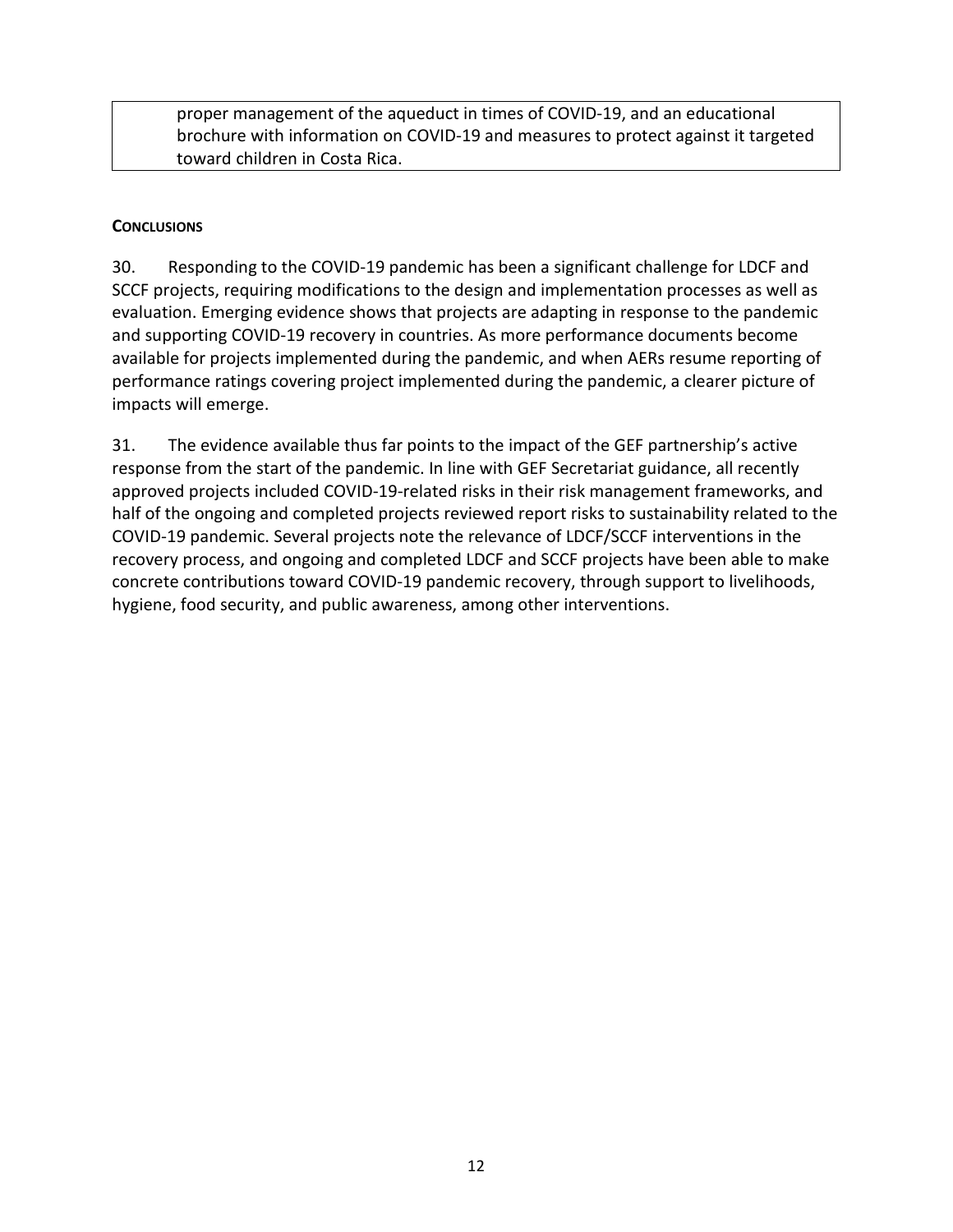#### <span id="page-16-0"></span>**REFERENCES**

All URLs were checked before publication or as of the access date noted.

GEF (Global Environment Facility). 2020a. ["Project Design and Review Considerations in](https://www.thegef.org/documents/project-design-and-review-considerations-response-covid-19-crisis-and-mitigation-future)  [response to the COVID-19 Crisis and the Mitigation of Future Pandemics.](https://www.thegef.org/documents/project-design-and-review-considerations-response-covid-19-crisis-and-mitigation-future)" GEF, Washington DC

. 2020b. ["Work Program for the Least Developed Countries Fund.](https://www.thegef.org/sites/default/files/council-meeting-documents/EN_GEF.LDCF_.SCCF_.29.03.Rev_.01_Work%20Program%20for%20the%20LDCF.pdf)" GEF/LDCF.SCCF.29/03/Rev.01. GEF, Washington, DC.

\_\_\_\_\_\_. 2021. "FY20 Annual Monitoring Review of the Least Developed Countries Fund and the [Special Climate Change Fund.](https://www.thegef.org/sites/default/files/council-meeting-documents/EN_GEF_LDCF.SCCF_.30_04_FY20%20Annual%20Monitoring%20Review%20of%20the%20Least%20Developed%20Countries%20Fund%20and%20the%20Special%20Climate%20Change%20Fund.pdf)" GEF/LDCF.SCCF.30/04/. GEF, Washington, DC.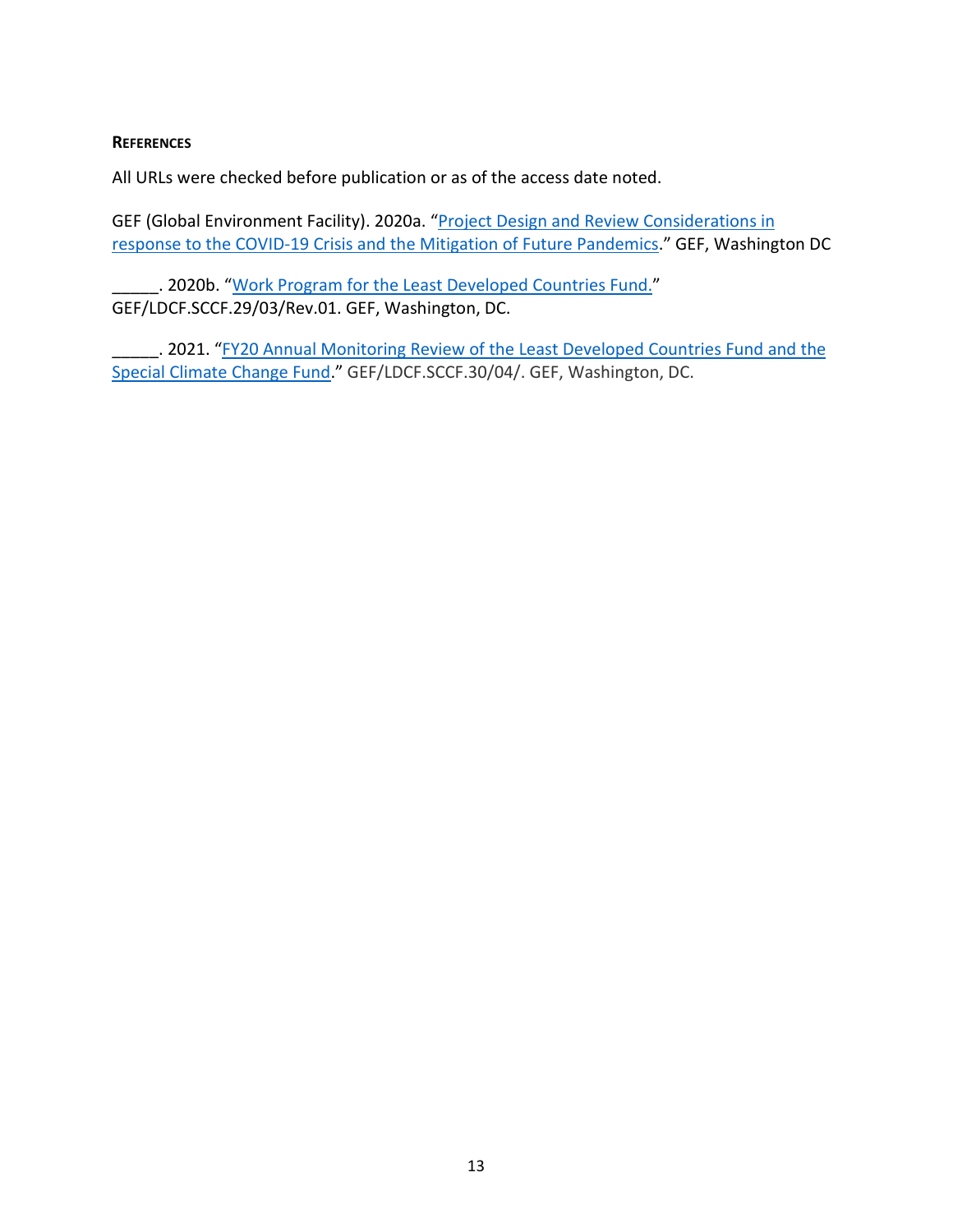#### **ANNEX A: LIST OF PROJECTS REVIEWED**

<span id="page-17-0"></span>

| <b>GEF ID</b> | <b>GEF</b><br>Phase | Fund                | Agency      | Stage     | Project Title                                                                                                                                                                                    | Country<br>Name        | PIF Approval<br>Date | <b>Actual Start</b><br>Date | Actual<br>Completion<br>Date |
|---------------|---------------------|---------------------|-------------|-----------|--------------------------------------------------------------------------------------------------------------------------------------------------------------------------------------------------|------------------------|----------------------|-----------------------------|------------------------------|
| 4434          | $GEF - 5$           | <b>LDCF</b>         | <b>FAO</b>  | <b>TE</b> | Strengthening the Adaptive Capacity and Resilience of<br>Rural Communities Using Micro Watershed Approaches<br>to Climate Change and Variability to Attain Sustainable<br><b>Food Security</b>   | Cambodia               | 9/15/2011            | 6/9/2014                    | 11/30/2020                   |
| 4599          | $GEF - 5$           | <b>LDCF</b>         | <b>UNDP</b> | <b>TE</b> | Building Adaptive Capacity to Catalyze Active Public and<br>Private Sector Participation to Manage the Exposure<br>and Sensitivity of Water Supply Services to Climate<br>Change in Sierra Leone | Sierra<br>Leone        | 1/19/2012            | 6/27/2014                   | 10/9/2020                    |
| 4610          | $GEF - 5$           | <b>SCCF</b>         | <b>IDB</b>  | <b>TE</b> | Adaptation to Climate Impacts in Water Regulation and<br>Supply for the Area of Chingaza - Sumapaz - Guerrero                                                                                    | Colombia               | 11/10/2011           | 8/14/2014                   | 6/30/2021                    |
| 4700          | $GEF - 5$           | <b>LDCF</b>         | <b>UNDP</b> | <b>TE</b> | Integrating Community-based Adaptation into<br>Afforestation and Reforestation Programmes in<br>Bangladesh                                                                                       | Bangladesh             | 12/27/2011           | 5/27/2015                   | 4/30/2021                    |
| 4702          | $GEF - 5$           | <b>LDCF</b>         | <b>FAO</b>  | <b>TE</b> | Integrating Climate Resilience into Agricultural and<br>Pastoral Production for Food Security in Vulnerable<br>Rural Areas through the Farmers Field School Approach                             | Niger                  | 8/21/2012            | 1/15/2015                   | 3/31/2021                    |
| 4775          | $GEF - 5$           | GEF,<br><b>SCCF</b> | <b>FAO</b>  | <b>TE</b> | Promotion of Climate-smart Livestock Management<br>Integrating Reversion of Land Degradation and<br>Reduction of Desertification Risks in Vulnerable<br>Provinces                                | Ecuador                | 4/12/2013            | 5/2/2016                    | 10/31/2020                   |
| 4880          | $GEF - 5$           | GEF,<br><b>SCCF</b> | <b>IDB</b>  | <b>TE</b> | Climate Technology Transfer Mechanisms and<br>Networks in Latin America and the Caribbean                                                                                                        | Regional               | 6/7/2012             | 12/17/2014                  | 10/20/2020                   |
| 4990          | $GEF - 5$           | <b>LDCF</b>         | <b>UNDP</b> | <b>TE</b> | Community Disaster Risk Management in Burundi                                                                                                                                                    | Burundi                | 11/30/2012           | 10/9/2015                   | 12/31/2020                   |
| 5014          | $GEF - 5$           | <b>LDCF</b>         | <b>FAO</b>  | <b>TE</b> | Integrating Climate Resilience into Agricultural and<br>Pastoral Production for Food Security in Vulnerable<br>Rural Areas Through the Farmers Field School<br>Approach.                         | <b>Burkina</b><br>Faso | 9/13/2012            | 5/1/2015                    | 8/31/2020                    |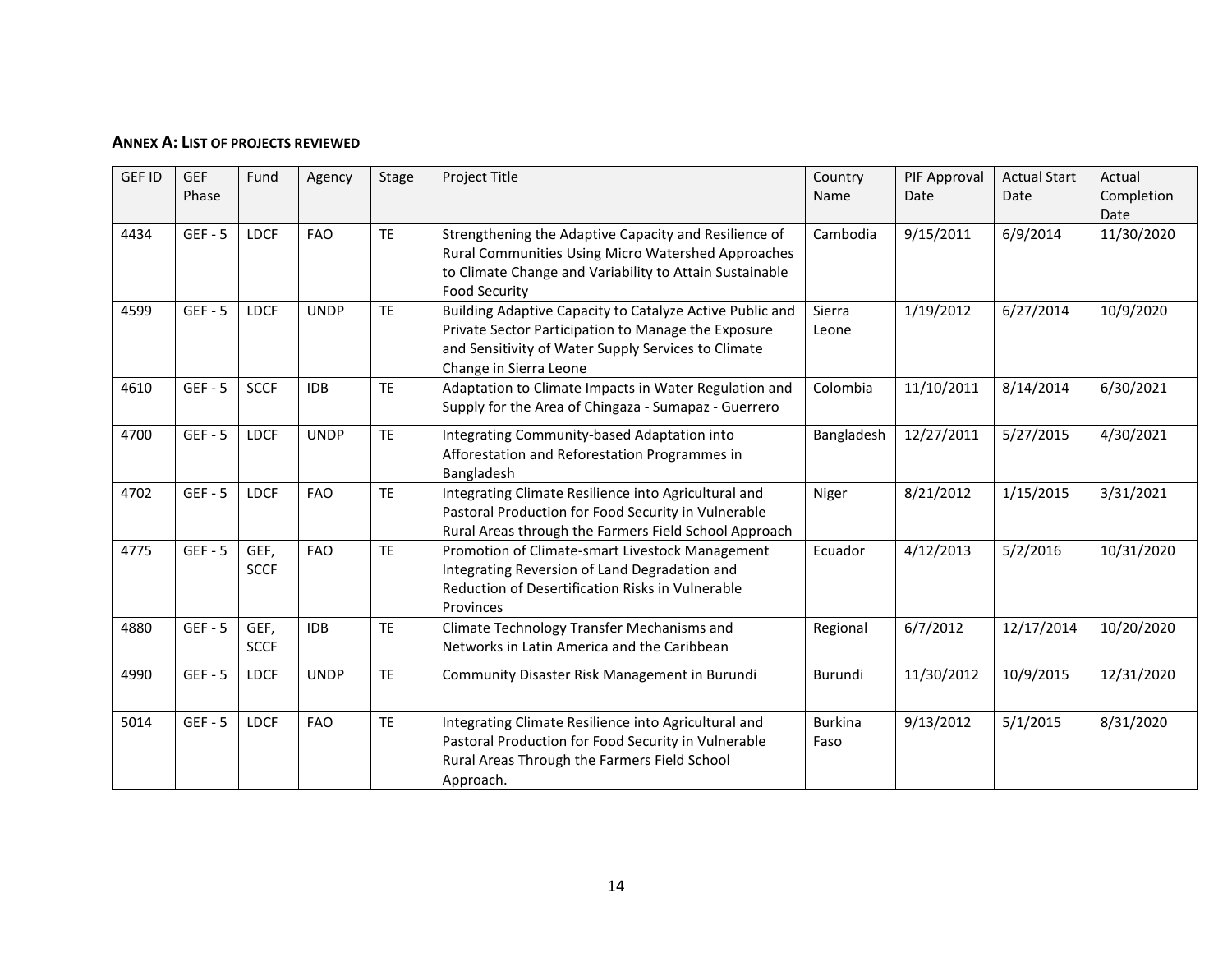| 5124 | $GEF - 5$ | <b>LDCF</b>         | <b>FAO</b>    | <b>TE</b>  | Strengthening Capacity for Climate Change Adaptation<br>through Support to Integrated Watershed Management<br>Programme in Lesotho                                               | Lesotho            | 3/7/2013   | 11/1/2015  | 12/31/2020 |
|------|-----------|---------------------|---------------|------------|----------------------------------------------------------------------------------------------------------------------------------------------------------------------------------|--------------------|------------|------------|------------|
| 5318 | $GEF - 5$ | <b>LDCF</b>         | <b>UNDP</b>   | <b>TE</b>  | Strengthening Climate Information and Early Warning<br>Systems in Cambodia to Support Climate Resilient<br>Development and Adaptation to Climate Change                          | Cambodia           | 5/2/2013   | 11/28/2014 | 1/19/2021  |
| 5380 | $GEF - 5$ | GEF,<br><b>LDCF</b> | <b>UNDP</b>   | <b>TE</b>  | Increasing Resilience of Ecosystems and Vulnerable<br>Communities to CC and Anthropic Threats Through a<br>Ridge to Reef Approach to BD Conservation and<br>Watershed Management | Haiti              | 6/20/2013  | 10/29/2015 | 6/1/2021   |
| 5419 | $GEF - 5$ | <b>LDCF</b>         | <b>UNDP</b>   | <b>TE</b>  | Reducing the Vulnerability of Cambodian Rural<br>Livelihoods through Enhanced sub-national Climate<br>Change Planning and Execution of Priority Actions                          | Cambodia           | 10/24/2013 | 1/15/2016  | 3/12/2021  |
| 5435 | $GEF - 5$ | <b>LDCF</b>         | <b>UNDP</b>   | <b>TE</b>  | Promoting Climate Resilient Community-based<br>Regeneration of Indigenous Forests in Zambia's Central<br>Province                                                                | Zambia             | 11/25/2013 | 7/23/2015  | 12/31/2021 |
| 5566 | $GEF - 5$ | <b>LDCF</b>         | <b>UNDP</b>   | <b>TE</b>  | Strengthening Land & Ecosystem Management Under<br>Conditions of Climate Change in the Niayes and<br>Casamance regions- Republic of Senegal                                      | Senegal            | 1/14/2014  | 10/26/2015 | 3/1/2021   |
| 5581 | $GEF - 5$ | <b>LDCF</b>         | World<br>Bank | <b>TE</b>  | Community Resilience to Climate and Disaster Risk in<br>Solomon Islands Project                                                                                                  | Solomon<br>Islands | 1/22/2014  | 3/6/2014   | 5/28/2020  |
| 5723 | $GEF - 5$ | <b>SCCF</b>         | World<br>Bank | <b>TE</b>  | West Balkans Drina River Basin Management Project                                                                                                                                | Regional           | 5/27/2014  | 5/9/2016   | 4/30/2021  |
| 6945 | $GEF - 6$ | <b>SCCF</b>         | <b>UNDP</b>   | <b>TE</b>  | Strengthening Capacities of Rural Aqueduct<br>Associations' (ASADAS) to Address Climate Change Risks<br>in Water Stressed Communities of Northern Costa Rica                     | Costa Rica         | 10/30/2014 | 2/1/2016   | 6/30/2021  |
| 6955 | $GEF - 6$ | <b>SCCF</b>         | <b>FAO</b>    | <b>TE</b>  | Strengthening the Adaptive Capacity to Climate Change<br>in the Fisheries and Aquaculture Sector                                                                                 | Chile              | 10/30/2014 | 2/1/2017   | 8/30/2021  |
| 4453 | $GEF - 5$ | <b>LDCF</b>         | <b>IFAD</b>   | <b>MTR</b> | Adaptation of Small-scale Agriculture (LASAP)                                                                                                                                    | Lesotho            | 12/5/2011  | 1/20/2017  |            |
| 5125 | $GEF - 5$ | <b>SCCF</b>         | <b>FAO</b>    | <b>MTR</b> | Smart Adaptation of Forest Landscapes in Mountain<br>Areas (SALMA)                                                                                                               | Lebanon            | 11/15/2012 | 12/1/2016  |            |
| 5328 | $GEF - 5$ | <b>LDCF</b>         | <b>FAO</b>    | <b>MTR</b> | Building Climate Change Resilience in the Fisheries<br>Sector in Malawi                                                                                                          | Malawi             | 3/11/2014  | 1/1/2017   |            |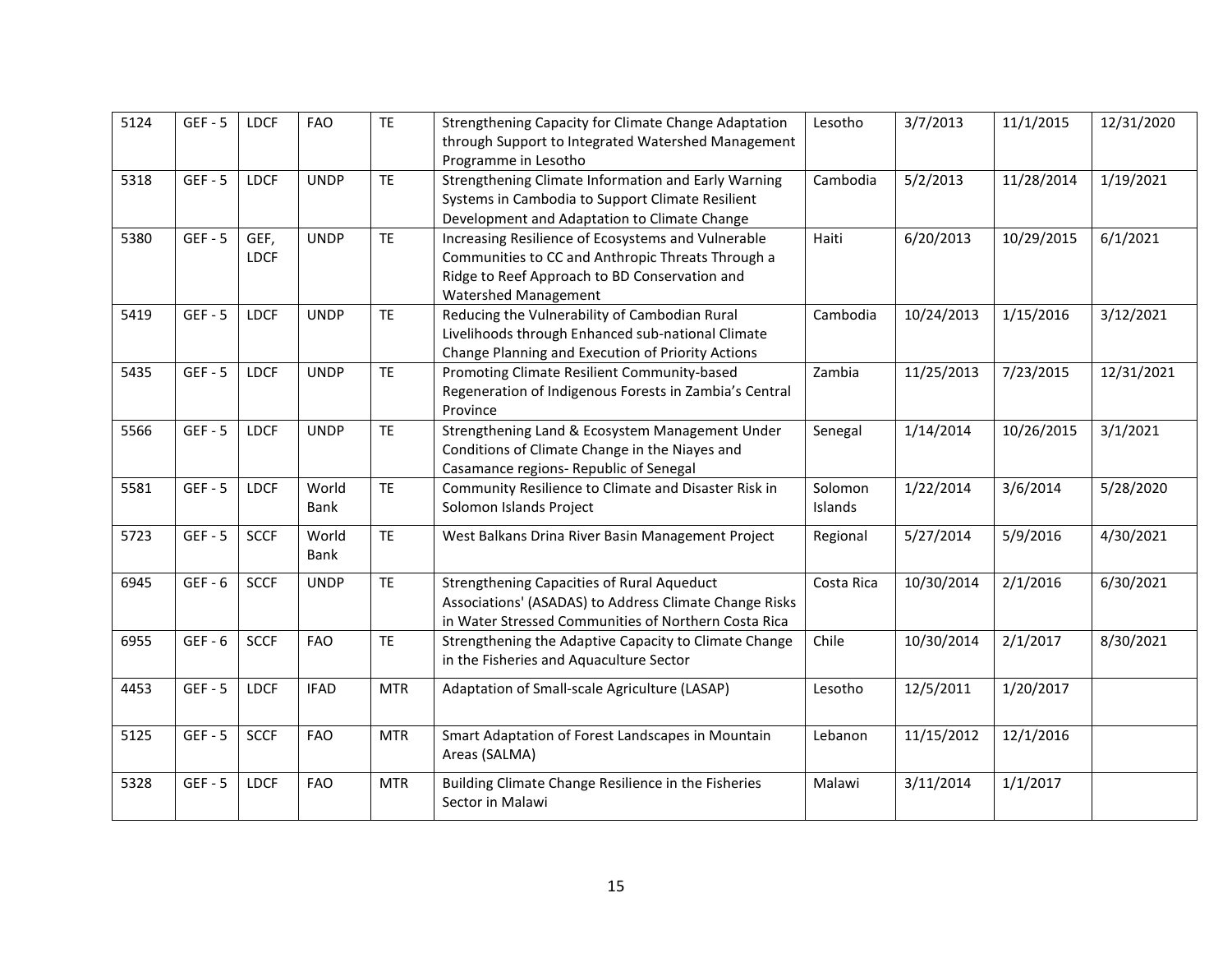| 5384  | $GEF - 5$ | GEF,<br><b>SCCF</b> | CAF          | <b>MTR</b> | Andes Adaptation to the Impact of Climate Change on<br>Water Resources Project (AICCA)                                                    | Regional        | 6/20/2013  | 1/3/2018   |  |
|-------|-----------|---------------------|--------------|------------|-------------------------------------------------------------------------------------------------------------------------------------------|-----------------|------------|------------|--|
| 5414  | $GEF - 5$ | <b>LDCF</b>         | <b>UNDP</b>  | <b>MTR</b> | Enhancing National Food Security in the Context of<br><b>Global Climate Change</b>                                                        | Kiribati        | 7/3/2013   | 1/20/2016  |  |
| 5462  | $GEF - 5$ | <b>LDCF</b>         | <b>FAO</b>   | <b>MTR</b> | Strengthening Agro-climatic Monitoring and<br>Information Systems to Improve Adaptation to Climate<br>Change and Food Security in Lao PDR | Lao PDR         | 1/7/2014   | 5/26/2017  |  |
| 5489  | $GEF - 5$ | <b>LDCF</b>         | <b>FAO</b>   | <b>MTR</b> | Climate Adaptation in Wetlands Areas (CAWA)                                                                                               | Lao PDR         | 1/7/2014   | 5/30/2016  |  |
| 5531  | $GEF - 5$ | GEF,<br><b>LDCF</b> | <b>UNEP</b>  | <b>MTR</b> | Ecosystem Approach to Haiti Cote Sud                                                                                                      | Haiti           | 3/21/2014  | 5/27/2016  |  |
| 5666  | $GEF - 5$ | <b>SCCF</b>         | <b>UNIDO</b> | <b>MTR</b> | Mainstreaming Climate Change Adaptation through<br>Water Resource Management in Leather Industrial<br>Zone Development                    | Pakistan        | 3/21/2014  | 3/4/2016   |  |
| 5667  | $GEF - 5$ | <b>SCCF</b>         | <b>FAO</b>   | <b>MTR</b> | Climate Change Adaptation in the Eastern Caribbean<br><b>Fisheries Sector</b>                                                             | Regional        | 3/21/2014  | 1/1/2017   |  |
| 5855  | $GEF - 5$ | <b>LDCF</b>         | <b>UNDP</b>  | <b>MTR</b> | Flood Hazard and Climate Risk Management to Secure<br>Lives and Assets in Mali                                                            | Mali            | 1/13/2015  | 10/21/2016 |  |
| 5902  | $GEF - 5$ | <b>LDCF</b>         | <b>UNDP</b>  | <b>MTR</b> | Adapting to Climate Change Induced Coastal Risks<br>Management in Sierra Leone                                                            | Sierra<br>Leone | 12/2/2015  | 4/25/2018  |  |
| 5904  | $GEF - 5$ | <b>LDCF</b>         | <b>UNDP</b>  | <b>MTR</b> | Strengthening the Resilience of Rural Livelihoods and<br>Sub-national Government System to Climate Risks and<br>Variability in Benin      | Benin           | 3/2/2016   | 12/11/2017 |  |
| 6914  | $GEF - 6$ | <b>LDCF</b>         | <b>UNDP</b>  | <b>MTR</b> | Adapting Afghan Communities to Climate-Induced<br>Disaster Risks                                                                          | Afghanista<br>n | 12/2/2015  | 9/26/2017  |  |
| 9199  | $GEF - 6$ | GEF,<br><b>LDCF</b> | <b>UNDP</b>  | <b>MTR</b> | Enhancing Sustainability and Climate Resilience of<br>Forest and Agricultural Landscape and Community<br>Livelihoods                      | Bhutan          | 10/21/2015 | 10/30/2017 |  |
| 10632 | $GEF - 7$ | <b>SCCF</b>         | <b>UNIDO</b> | PIF        | Using Systemic Approaches and Simulation to Scale<br>Nature-based Infrastructure for Climate Adaptation                                   | Global          | 7/22/2020  |            |  |
| 10680 | $GEF - 7$ | <b>LDCF</b>         | <b>UNIDO</b> | PIF        | Promotion of Climate Adaptation Technology and<br>Business Model Innovations and Entrepreneurship in<br>Sierra Leone                      | Sierra<br>Leone | 11/6/2020  |            |  |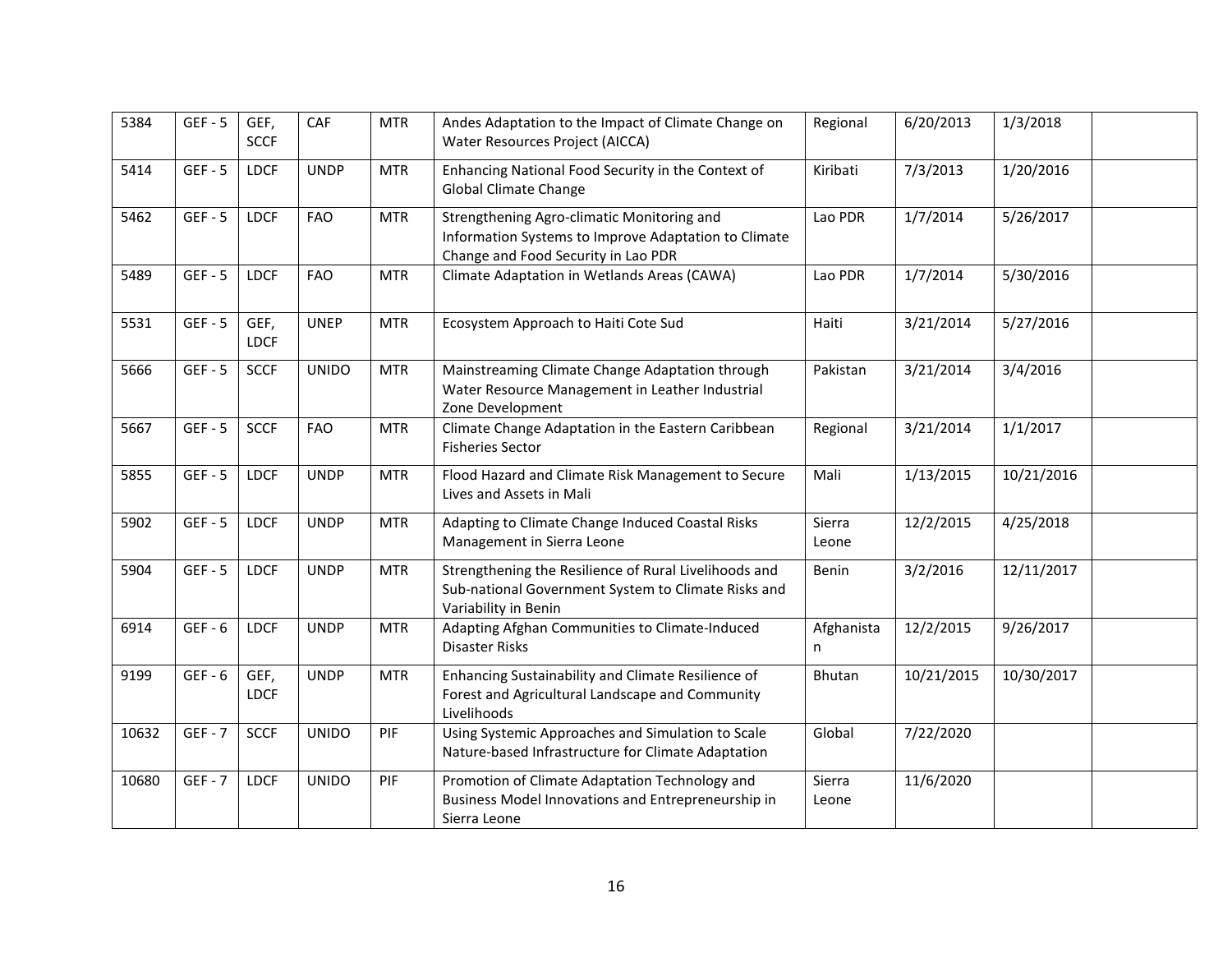| 10687 | $GEF - 7$ | GEF,<br><b>LDCF</b> | <b>UNDP</b>          | PIF | Climate Security and Sustainable Management of<br>Natural Resources in the Central Regions of Mali for<br>Peacebuilding                                                                                     | Mali                           | 11/8/2020  |  |
|-------|-----------|---------------------|----------------------|-----|-------------------------------------------------------------------------------------------------------------------------------------------------------------------------------------------------------------|--------------------------------|------------|--|
| 10688 | $GEF - 7$ | GEF,<br><b>LDCF</b> | <b>UNDP</b>          | PIF | Restoring and Enhancing the Value of Degraded Lands<br>and Forest Ecosystems for Enhanced Climate Resilience<br>in Benin (PIRVaTEFoD-Benin)                                                                 | Benin                          | 11/8/2020  |  |
| 10691 | $GEF - 7$ | <b>LDCF</b>         | UNDP,<br><b>IUCN</b> | PIF | Ecosystem-based Adaptation (EbA) for Resilient Natural<br>Resources and Agro-pastoral Communities in the Ferlo<br>Biosphere Reserve and Plateau of Thies                                                    | Senegal                        | 11/6/2020  |  |
| 10713 | $GEF - 7$ | GEF,<br><b>LDCF</b> | <b>UNEP</b>          | PIF | Adapting to Climate Change and Enabling Sustainable<br>Land Management through Productive Rural<br>Communities in Timor-Leste                                                                               | <b>Timor Leste</b>             | 5/17/2021  |  |
| 10727 | $GEF - 7$ | <b>LDCF</b>         | WWF-<br><b>US</b>    | PIF | Managing Watersheds for Enhanced Resilience of<br>Communities to Climate Change in Nepal (MaWRiN)                                                                                                           | Nepal                          | 11/6/2020  |  |
| 10745 | $GEF - 7$ | <b>LDCF</b>         | ADB                  | PIF | Greater Port Vila Urban Resilience Project                                                                                                                                                                  | Vanuatu                        | 12/11/2020 |  |
| 10771 | $GEF - 7$ | <b>LDCF</b>         | <b>FAO</b>           | PIF | Strengthening the Adaptive Capacity of Communities by<br>Up-scaling Integrated Landscape Management and<br>Restoration in South-west region of Central African<br>Republic                                  | Central<br>African<br>Republic | 5/17/2021  |  |
| 10775 | $GEF - 7$ | GEF,<br><b>LDCF</b> | <b>IUCN</b>          | PIF | Securing Kiribati's Natural Heritage: Protected Areas for<br>Community, Atoll, and Island climate resilience<br>(Securing Kiribati)                                                                         | Kiribati                       | 5/18/2021  |  |
| 10777 | $GEF - 7$ | <b>LDCF</b>         | <b>UNDP</b>          | PIF | Transformational Adaptation for Climate Resilience in<br>Lake Chilwa Basin of Malawi (TRANSFORM)                                                                                                            | Malawi                         | 11/12/2021 |  |
| 10779 | $GEF - 7$ | <b>LDCF</b>         | <b>UNDP</b>          | PIF | Advancing Climate Resilience of Water Sector in Bhutan<br>(ACREWAS)                                                                                                                                         | Bhutan                         | 5/17/2021  |  |
| 10789 | $GEF - 7$ | GEF,<br><b>LDCF</b> | <b>FAO</b>           | PIF | Building Community Based Integrated and Climate<br>Resilient Natural Resources Management and<br>Enhancing Sustainable Livelihood in the South-Eastern<br>Escarpments and Adjacent Coastal Areas of Eritrea | Eritrea                        | 5/17/2021  |  |
| 10792 | $GEF - 7$ | GEF,<br><b>LDCF</b> | <b>IFAD</b>          | PIF | Adaptive Agriculture and Rangeland Rehabilitation<br>Project (A2R2) - Somalia                                                                                                                               | Somalia                        | 5/17/2021  |  |
| 10793 | $GEF - 7$ | <b>LDCF</b>         | <b>FAO</b>           | PIF | Building Climate-resilient Livelihoods and Food Systems                                                                                                                                                     | Lesotho                        | 5/17/2021  |  |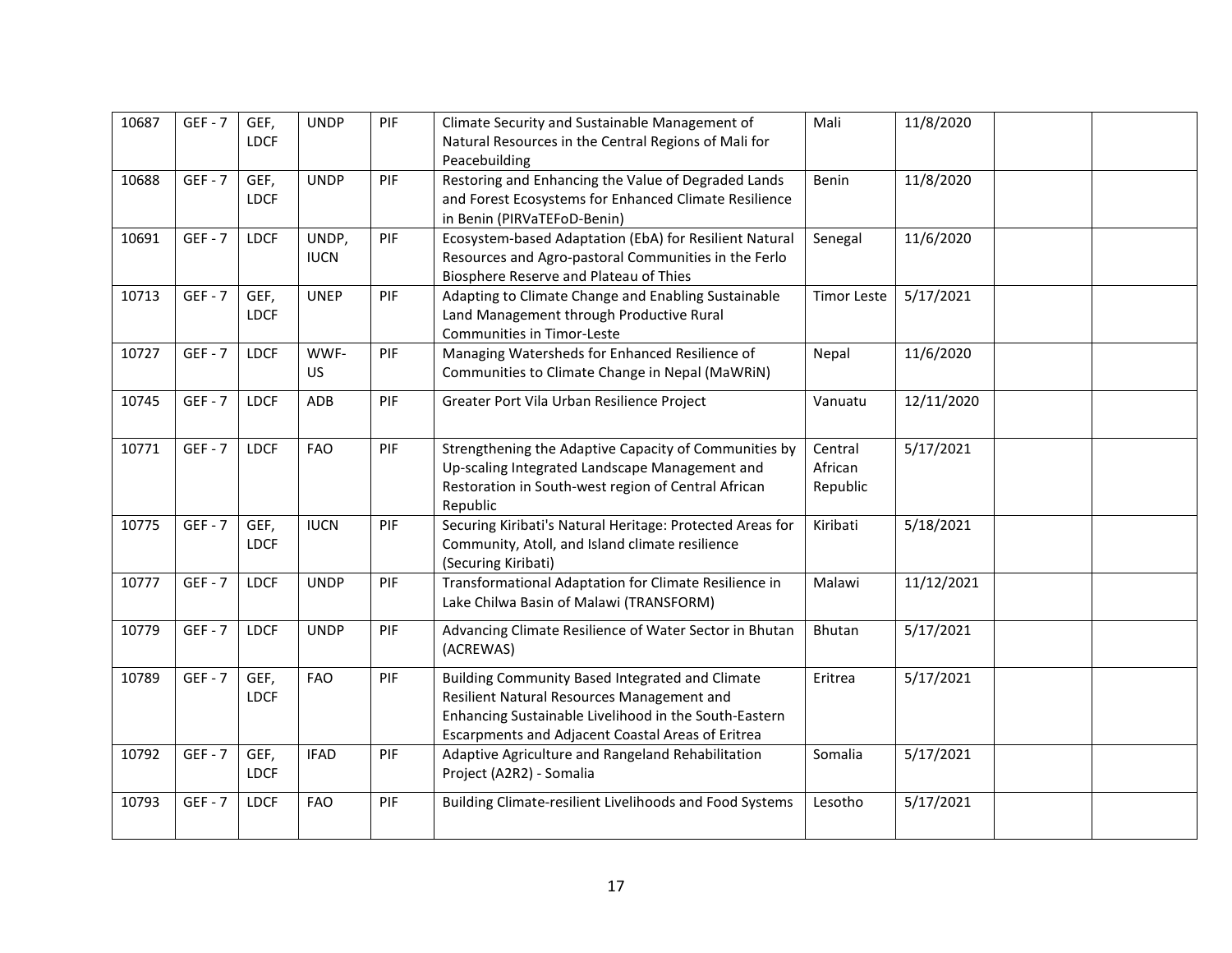| 10823 | $GEF - 7$ | LDCF | <b>IFAD</b>   | PIF        | Strengthening Integrated Approaches to Build Climate<br>Resilience of Vulnerable Rural Communities and<br>Agricultural Production Systems in the Central Region<br>of Segou in the Republic of Mali | Mali                        | 11/24/2021 |  |
|-------|-----------|------|---------------|------------|-----------------------------------------------------------------------------------------------------------------------------------------------------------------------------------------------------|-----------------------------|------------|--|
| 10861 | $GEF - 7$ | LDCF | World<br>Bank | PIF        | Integrated Economic Development and Community<br>Resilience (IEDCR)                                                                                                                                 | Solomon<br>Islands          | 11/12/2021 |  |
| 10883 | $GEF - 7$ | LDCF | AfDB          | PIF        | Co-management of Climate Extremes for Agriculture<br>Resilience via Innovative Technologies for Irrigation in<br>São Tomé and Príncipe                                                              | Sao Tome<br>and<br>Principe | 11/19/2021 |  |
| 10908 | $GEF - 7$ | LDCF | <b>UNIDO</b>  | <b>PIF</b> | Building Adaptation and Resilience to Climate Change in<br>the Essential Oil Sector in Madagascar (ARCHE)                                                                                           | Madagasca                   | 3/29/2022  |  |

Note: ADB = Asian Development Bank; AfDB= African Development Bank; IUCN = International Union for the Conservation of Nature; UNIDO = United Nations Industrial Development Organization; WWF-US = World Wildlife Fund US.